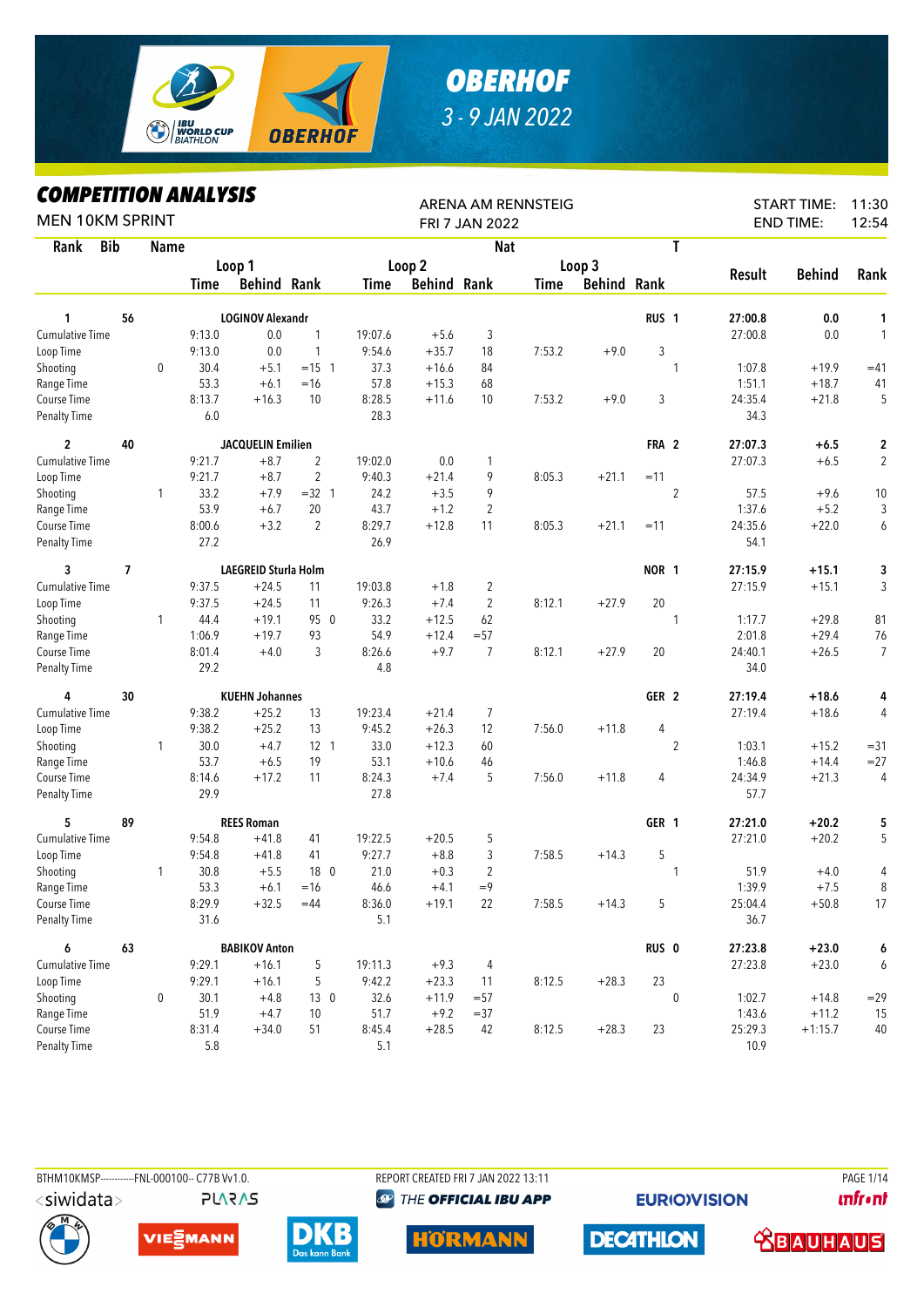| <b>Bib</b><br>Rank                 |    | <b>Name</b>    |                |                               |                |                |                    | <b>Nat</b>     |             |                    |                  | T                |                 |               |                |
|------------------------------------|----|----------------|----------------|-------------------------------|----------------|----------------|--------------------|----------------|-------------|--------------------|------------------|------------------|-----------------|---------------|----------------|
|                                    |    |                |                | Loop 1                        |                |                | Loop 2             |                |             | Loop 3             |                  |                  |                 | <b>Behind</b> |                |
|                                    |    |                | Time           | <b>Behind Rank</b>            |                | Time           | <b>Behind Rank</b> |                | <b>Time</b> | <b>Behind Rank</b> |                  |                  | <b>Result</b>   |               | Rank           |
| 7                                  | 62 |                |                | <b>BOE Tarjei</b>             |                |                |                    |                |             |                    | NOR 3            |                  | 27:24.4         | $+23.6$       | 7              |
| <b>Cumulative Time</b>             |    |                | 9:53.9         | $+40.9$                       | 38             | 19:40.2        | $+38.2$            | 16             |             |                    |                  |                  | 27:24.4         | $+23.6$       | $\overline{7}$ |
| Loop Time                          |    |                | 9:53.9         | $+40.9$                       | 38             | 9:46.3         | $+27.4$            | 13             | 7:44.2      | 0.0                |                  |                  |                 |               |                |
| Shooting                           |    | 2              | 30.4           | $+5.1$                        | $= 15 \quad 1$ | 35.1           | $+14.4$            | $=71$          |             |                    |                  | 3                | 1:05.5          | $+17.6$       | $= 37$         |
| Range Time                         |    |                | 53.1           | $+5.9$                        | 15             | 56.7           | $+14.2$            | 65             |             |                    |                  |                  | 1:49.8          | $+17.4$       | 37             |
| Course Time                        |    |                | 8:06.5         | $+9.1$                        | 5              | 8:22.9         | $+6.0$             | $\overline{2}$ | 7:44.2      | 0.0                | 1                |                  | 24:13.6         | 0.0           | 1              |
| <b>Penalty Time</b>                |    |                | 54.3           |                               |                | 26.7           |                    |                |             |                    |                  |                  | 1:21.0          |               |                |
| 8                                  | 27 |                |                | <b>SEROKHVOSTOV Daniil</b>    |                |                |                    |                |             |                    | RUS <sub>2</sub> |                  | 27:26.6         | $+25.8$       | 8              |
| Cumulative Time                    |    |                | 10:20.9        | $+1:07.9$                     | 69             | 19:39.8        | $+37.8$            | 15             |             |                    |                  |                  | 27:26.6         | $+25.8$       | 8              |
| Loop Time                          |    |                | 10:20.9        | $+1:07.9$                     | 69             | 9:18.9         | 0.0                | $\mathbf{1}$   | 7:46.8      | $+2.6$             | $\overline{2}$   |                  |                 |               |                |
| Shooting                           |    | $\overline{2}$ | 48.7           | $+23.4$                       | $102 \quad 0$  | 26.2           | $+5.5$             | 15             |             |                    |                  | $\overline{2}$   | 1:14.9          | $+27.0$       | 71             |
| Range Time                         |    |                | 1:11.2         | $+24.0$                       | 102            | 48.7           | $+6.2$             | 15             |             |                    |                  |                  | 1:59.9          | $+27.5$       | 70             |
| Course Time                        |    |                | 8:16.1         | $+18.7$                       | 15             | 8:25.3         | $+8.4$             | 6              | 7:46.8      | $+2.6$             | $\overline{2}$   |                  | 24:28.2         | $+14.6$       | 3              |
| <b>Penalty Time</b>                |    |                | 53.6           |                               |                | 4.9            |                    |                |             |                    |                  |                  | 58.5            |               |                |
| 9                                  | 28 |                |                | <b>FILLON MAILLET Quentin</b> |                |                |                    |                |             |                    | FRA 2            |                  | 27:30.3         | $+29.5$       | 9              |
| Cumulative Time                    |    |                | 9:47.8         | $+34.8$                       | 22             | 19:29.5        | $+27.5$            | 10             |             |                    |                  |                  | 27:30.3         | $+29.5$       | 9              |
| Loop Time                          |    |                | 9:47.8         | $+34.8$                       | 22             | 9:41.7         | $+22.8$            | 10             | 8:00.8      | $+16.6$            | $\overline{7}$   |                  |                 |               |                |
| Shooting                           |    | 1              | 43.3           | $+18.0$                       | 91 1           | 21.9           | $+1.2$             | 3              |             |                    |                  | $\overline{2}$   | 1:05.3          | $+17.4$       | 36             |
| Range Time                         |    |                | 1:05.6         | $+18.4$                       | $= 85$         | 44.8           | $+2.3$             | 3              |             |                    |                  |                  | 1:50.4          | $+18.0$       | 39             |
| Course Time<br><b>Penalty Time</b> |    |                | 8:12.2<br>30.0 | $+14.8$                       | 9              | 8:27.6<br>29.3 | $+10.7$            | 9              | 8:00.8      | $+16.6$            | $\overline{7}$   |                  | 24:40.6<br>59.3 | $+27.0$       | 8              |
| 10                                 | 12 |                |                | <b>ANDERSEN Filip Fjeld</b>   |                |                |                    |                |             |                    | NOR 1            |                  | 27:39.0         | $+38.2$       | 10             |
| <b>Cumulative Time</b>             |    |                | 9:22.4         | $+9.4$                        | 4              | 19:28.8        | $+26.8$            | 8              |             |                    |                  |                  | 27:39.0         | $+38.2$       | 10             |
| Loop Time                          |    |                | 9:22.4         | $+9.4$                        | 4              | 10:06.4        | $+47.5$            | 25             | 8:10.2      | $+26.0$            | 14               |                  |                 |               |                |
| Shooting                           |    | 0              | 31.7           | $+6.4$                        | $= 21 \quad 1$ | 27.9           | $+7.2$             | $=25$          |             |                    |                  | 1                | 59.7            | $+11.8$       | 17             |
| Range Time                         |    |                | 54.3           | $+7.1$                        | $= 23$         | 51.1           | $+8.6$             | $= 34$         |             |                    |                  |                  | 1:45.4          | $+13.0$       | $=19$          |
| Course Time                        |    |                | 8:22.5         | $+25.1$                       | 28             | 8:45.8         | $+28.9$            | 43             | 8:10.2      | $+26.0$            | 14               |                  | 25:18.5         | $+1:04.9$     | 26             |
| <b>Penalty Time</b>                |    |                | 5.6            |                               |                | 29.5           |                    |                |             |                    |                  |                  | 35.1            |               |                |
| 11                                 | 39 |                |                | <b>CLAUDE Florent</b>         |                |                |                    |                |             |                    | BEL 1            |                  | 27:41.8         | $+41.0$       | 11             |
| <b>Cumulative Time</b>             |    |                | 9:56.0         | $+43.0$                       | 44             | 19:29.4        | $+27.4$            | 9              |             |                    |                  |                  | 27:41.8         | $+41.0$       | 11             |
| Loop Time                          |    |                | 9:56.0         | $+43.0$                       | 44             | 9:33.4         | $+14.5$            | 6              | 8:12.4      | $+28.2$            | 22               |                  |                 |               |                |
| Shooting                           |    | 1              | 34.8           | $+9.5$                        | 46 0           | 24.4           | $+3.7$             | 10             |             |                    |                  | 1                | 59.2            | $+11.3$       | 14             |
| Range Time                         |    |                | 58.0           | $+10.8$                       | 45             | 47.9           | $+5.4$             | 12             |             |                    |                  |                  | 1:45.9          | $+13.5$       | 23             |
| Course Time                        |    |                | 8:29.1         | $+31.7$                       | 42             | 8:40.9         | $+24.0$            | 30             | 8:12.4      | $+28.2$            | 22               |                  | 25:22.4         | $+1:08.8$     | 31             |
| <b>Penalty Time</b>                |    |                | 28.9           |                               |                | 4.6            |                    |                |             |                    |                  |                  | 33.5            |               |                |
| 12                                 | 69 |                |                | <b>CHENG Fangming</b>         |                |                |                    |                |             |                    | CHN 1            |                  | 27:42.9         | $+42.1$       | 12             |
| Cumulative Time                    |    |                | 9:37.9         | $+24.9$                       | 12             | 19:32.4        | $+30.4$            | 12             |             |                    |                  |                  | 27:42.9         | $+42.1$       | 12             |
| Loop Time                          |    |                | 9:37.9         | $+24.9$                       | 12             | 9:54.5         | $+35.6$            | 17             | 8:10.5      | $+26.3$            | 15               |                  |                 |               |                |
| Shooting                           |    | 0              | 33.2           | $+7.9$                        | $=32$ 1        | 31.4           | $+10.7$            | $=48$          |             |                    |                  | 1                | 1:04.7          | $+16.8$       | 34             |
| Range Time                         |    |                | 54.6           | $+7.4$                        | 26             | 53.5           | $+11.0$            | $=47$          |             |                    |                  |                  | 1:48.1          | $+15.7$       | 29             |
| Course Time<br>Penalty Time        |    |                | 8:37.6<br>5.7  | $+40.2$                       | 60             | 8:31.8<br>29.2 | $+14.9$            | 16             | 8:10.5      | $+26.3$            | 15               |                  | 25:19.9<br>34.9 | $+1:06.3$     | 27             |
| 13                                 | 48 |                |                | <b>BORMOLINI Thomas</b>       |                |                |                    |                |             |                    | ITA 0            |                  | 27:47.7         | $+46.9$       | 13             |
| <b>Cumulative Time</b>             |    |                | 9:50.6         | $+37.6$                       | 30             | 19:22.9        | $+20.9$            | 6              |             |                    |                  |                  | 27:47.7         | $+46.9$       | 13             |
| Loop Time                          |    |                | 9:50.6         | $+37.6$                       | 30             | 9:32.3         | $+13.4$            | 5              | 8:24.8      | $+40.6$            | 50               |                  |                 |               |                |
| Shooting                           |    | 0              | 58.5           | $+33.2$                       | 108 0          | 29.8           | $+9.1$             | $=39$          |             |                    |                  | $\mathbf 0$      | 1:28.4          | $+40.5$       | 100            |
| Range Time                         |    |                | 1:20.1         | $+32.9$                       | 108            | 49.1           | $+6.6$             | 19             |             |                    |                  |                  | 2:09.2          | $+36.8$       | 95             |
| Course Time                        |    |                | 8:25.4         | $+28.0$                       | 34             | 8:38.8         | $+21.9$            | 28             | 8:24.8      | $+40.6$            | 50               |                  | 25:29.0         | $+1:15.4$     | 38             |
| Penalty Time                       |    |                | 5.1            |                               |                | 4.4            |                    |                |             |                    |                  |                  | 9.5             |               |                |
| 14                                 | 50 |                |                | <b>SAMUELSSON Sebastian</b>   |                |                |                    |                |             |                    | SWE 2            |                  | 27:55.0         | $+54.2$       | 14             |
| <b>Cumulative Time</b>             |    |                | 10:14.2        | $+1:01.2$                     | 64             | 19:52.5        | $+50.5$            | 21             |             |                    |                  |                  | 27:55.0         | $+54.2$       | 14             |
| Loop Time                          |    |                | 10:14.2        | $+1:01.2$                     | 64             | 9:38.3         | $+19.4$            | $\overline{7}$ | 8:02.5      | $+18.3$            | 9                |                  |                 |               |                |
| Shooting                           |    | $\overline{2}$ | 40.5           | $+15.2$                       | $=76$ 0        | 27.6           | $+6.9$             | $= 21$         |             |                    |                  | $\boldsymbol{2}$ | 1:08.2          | $+20.3$       | 47             |
| Range Time                         |    |                | 1:05.6         | $+18.4$                       | $= 85$         | 49.3           | $+6.8$             | 20             |             |                    |                  |                  | 1:54.9          | $+22.5$       | 51             |
| Course Time                        |    |                | 8:15.4         | $+18.0$                       | 13             | 8:44.0         | $+27.1$            | 38             | 8:02.5      | $+18.3$            | 9                |                  | 25:01.9         | $+48.3$       | 14             |
| Penalty Time                       |    |                | 53.2           |                               |                | 5.0            |                    |                |             |                    |                  |                  | 58.2            |               |                |

**PLARAS** 

BTHM10KMSP-----------FNL-000100-- C77B Vv1.0. REPORT CREATED FRI 7 JAN 2022 13:11 PAGE 2/14 **@** THE OFFICIAL IBU APP

**EURIOVISION** 

*<u><u>Infront</u>*</u>







**HORMANN** 



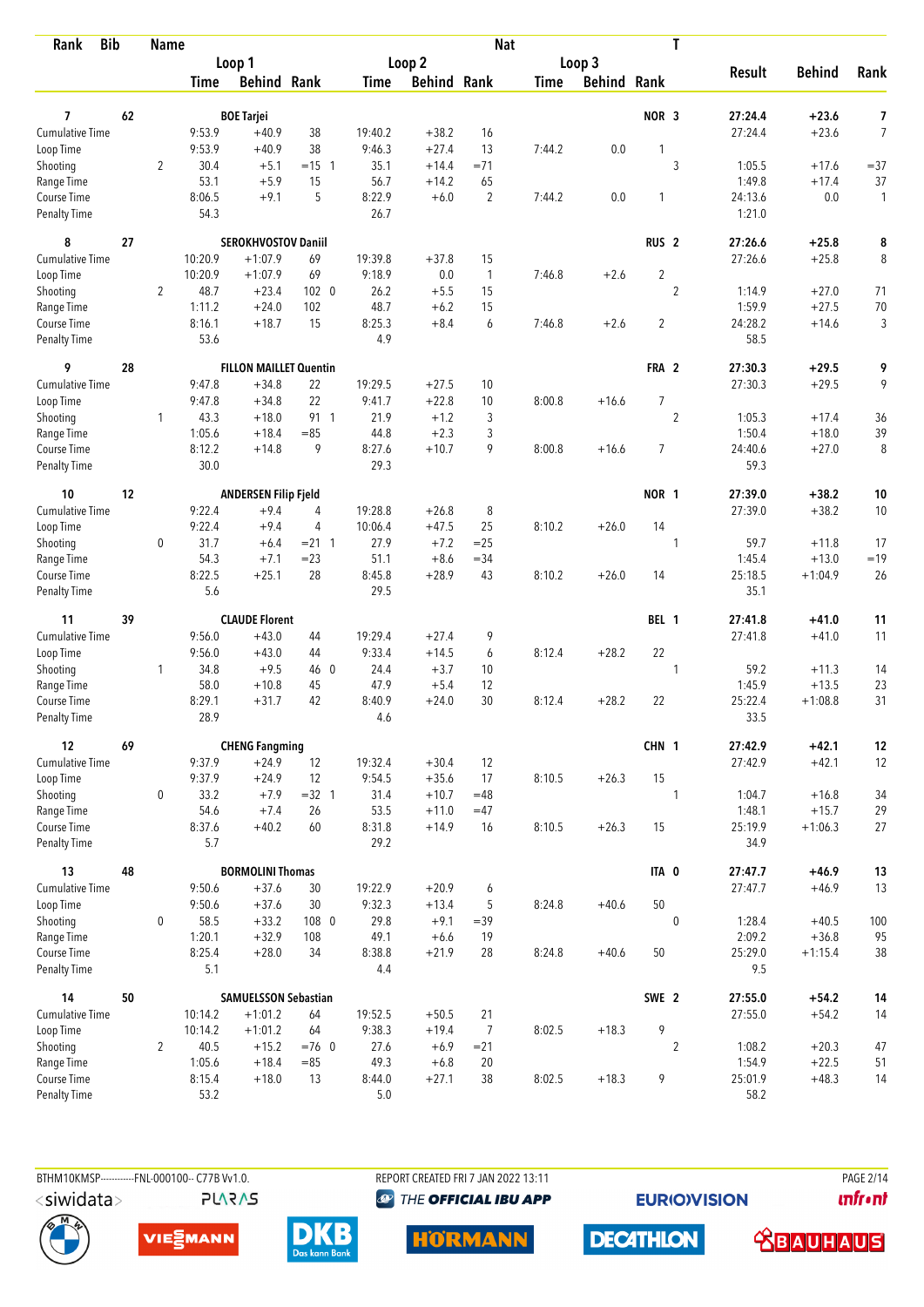| <b>Bib</b><br>Rank                 |    | <b>Name</b>  |                |                                    |                 |               |                    | <b>Nat</b>     |             |                    |                  | T              |                 |               |            |
|------------------------------------|----|--------------|----------------|------------------------------------|-----------------|---------------|--------------------|----------------|-------------|--------------------|------------------|----------------|-----------------|---------------|------------|
|                                    |    |              |                | Loop 1                             |                 |               | Loop 2             |                |             | Loop 3             |                  |                | <b>Result</b>   | <b>Behind</b> | Rank       |
|                                    |    |              | <b>Time</b>    | <b>Behind Rank</b>                 |                 | Time          | <b>Behind Rank</b> |                | <b>Time</b> | <b>Behind Rank</b> |                  |                |                 |               |            |
| 15                                 | 5  |              |                | <b>LESSER Erik</b>                 |                 |               |                    |                |             |                    | GER <sub>3</sub> |                | 27:57.5         | $+56.7$       | 15         |
| <b>Cumulative Time</b>             |    |              | 9:30.8         | $+17.8$                            | 6               | 19:46.3       | $+44.3$            | 18             |             |                    |                  |                | 27:57.5         | $+56.7$       | 15         |
|                                    |    |              | 9:30.8         | $+17.8$                            | 6               | 10:15.5       | $+56.6$            | 33             | 8:11.2      | $+27.0$            | 17               |                |                 |               |            |
| Loop Time<br>Shooting              |    | 1            | 34.0           | $+8.7$                             | $=38$ 2         | 27.5          | $+6.8$             | 20             |             |                    |                  | 3              | 1:01.5          | $+13.6$       | 21         |
| Range Time                         |    |              | 56.0           | $+8.8$                             | 35              | 50.5          | $+8.0$             | $= 27$         |             |                    |                  |                | 1:46.5          | $+14.1$       | 26         |
| Course Time                        |    |              | 8:04.7         | $+7.3$                             | 4               | 8:30.0        | $+13.1$            | $=12$          | 8:11.2      | $+27.0$            | 17               |                | 24:45.9         | $+32.3$       | 10         |
| <b>Penalty Time</b>                |    |              | 30.1           |                                    |                 | 55.0          |                    |                |             |                    |                  |                | 1:25.1          |               |            |
| 16                                 | 46 |              |                | <b>CHRISTIANSEN Vetle Sjaastad</b> |                 |               |                    |                |             |                    | NOR <sub>2</sub> |                | 27:59.8         | $+59.0$       | 16         |
| <b>Cumulative Time</b>             |    |              | 9:35.4         | $+22.4$                            | 10              | 19:31.3       | $+29.3$            | 11             |             |                    |                  |                | 27:59.8         | $+59.0$       | 16         |
| Loop Time                          |    |              | 9:35.4         | $+22.4$                            | 10              | 9:55.9        | $+37.0$            | 19             | 8:28.5      | $+44.3$            | 58               |                |                 |               |            |
| Shooting                           |    | 1            | 30.3           | $+5.0$                             | 14 <sub>1</sub> | 28.7          | $+8.0$             | $=32$          |             |                    |                  | $\overline{2}$ | 59.0            | $+11.1$       | 11         |
| Range Time                         |    |              | 54.7           | $+7.5$                             | 27              | 51.1          | $+8.6$             | $= 34$         |             |                    |                  |                | 1:45.8          | $+13.4$       | 22         |
| Course Time                        |    |              | 8:11.5         | $+14.1$                            | 8               | 8:36.1        | $+19.2$            | 23             | 8:28.5      | $+44.3$            | 58               |                | 25:16.1         | $+1:02.5$     | 24         |
| <b>Penalty Time</b>                |    |              | 29.2           |                                    |                 | 28.7          |                    |                |             |                    |                  |                | 57.9            |               |            |
| 17                                 | 41 |              |                | <b>ZAHKNA Rene</b>                 |                 |               |                    |                |             |                    | EST 0            |                | 28:03.5         | $+1:02.7$     | 17         |
| <b>Cumulative Time</b>             |    |              | 9:43.7         | $+30.7$                            | 17              | 19:37.3       | $+35.3$            | 13             |             |                    |                  |                | 28:03.5         | $+1:02.7$     | 17         |
| Loop Time                          |    |              | 9:43.7         | $+30.7$                            | 17              | 9:53.6        | $+34.7$            | 16             | 8:26.2      | $+42.0$            | 55               |                |                 |               |            |
| Shooting                           |    | $\mathbf 0$  | 32.4           | $+7.1$                             | $= 26$ 0        | 29.3          | $+8.6$             | 36             |             |                    |                  | $\mathbf 0$    | 1:01.7          | $+13.8$       | $=22$      |
| Range Time                         |    |              | 54.3           | $+7.1$                             | $=23$           | 52.0          | $+9.5$             | 39             |             |                    |                  |                | 1:46.3          | $+13.9$       | 25         |
| Course Time<br><b>Penalty Time</b> |    |              | 8:44.2<br>5.2  | $+46.8$                            | 77              | 8:56.2<br>5.4 | $+39.3$            | $= 59$         | 8:26.2      | $+42.0$            | 55               |                | 26:06.6<br>10.6 | $+1:53.0$     | 64         |
| 18                                 | 60 |              |                | <b>FAK Jakov</b>                   |                 |               |                    |                |             |                    | SLO 0            |                | 28:04.2         | $+1:03.4$     | 18         |
| Cumulative Time                    |    |              | 9:33.7         | $+20.7$                            | 9               | 19:38.6       | $+36.6$            | 14             |             |                    |                  |                | 28:04.2         | $+1:03.4$     | 18         |
| Loop Time                          |    |              | 9:33.7         | $+20.7$                            | 9               | 10:04.9       | $+46.0$            | 23             | 8:25.6      | $+41.4$            | 51               |                |                 |               |            |
| Shooting                           |    | 0            | 30.7           | $+5.4$                             | 17 <sub>0</sub> | 42.5          | $+21.8$            | 95             |             |                    |                  | $\mathbf 0$    | 1:13.3          | $+25.4$       | 66         |
| Range Time                         |    |              | 52.2           | $+5.0$                             | 12              | 1:02.9        | $+20.4$            | $= 90$         |             |                    |                  |                | 1:55.1          | $+22.7$       | 54         |
| Course Time                        |    |              | 8:36.3         | $+38.9$                            | 57              | 8:57.2        | $+40.3$            | 64             | 8:25.6      | $+41.4$            | 51               |                | 25:59.1         | $+1:45.5$     | 60         |
| <b>Penalty Time</b>                |    |              | 5.2            |                                    |                 | 4.8           |                    |                |             |                    |                  |                | 10.0            |               |            |
| 19                                 | 8  |              |                | <b>TSYMBAL Bogdan</b>              |                 |               |                    |                |             |                    | UKR 1            |                | 28:05.6         | $+1:04.8$     | 19         |
| Cumulative Time                    |    |              | 9:57.7         | $+44.7$                            | 46              | 19:47.6       | $+45.6$            | 19             |             |                    |                  |                | 28:05.6         | $+1:04.8$     | 19         |
| Loop Time                          |    |              | 9:57.7         | $+44.7$                            | 46              | 9:49.9        | $+31.0$            | 15             | 8:18.0      | $+33.8$            | 34               |                |                 |               |            |
| Shooting                           |    | $\mathbf{1}$ | 45.6           | $+20.3$                            | 97 0            | 35.4          | $+14.7$            | 73             |             |                    |                  | 1              | 1:21.1          | $+33.2$       | 89         |
| Range Time                         |    |              | 1:08.2         | $+21.0$                            | 99              | 58.3          | $+15.8$            | 70             |             |                    |                  |                | 2:06.5          | $+34.1$       | 88         |
| Course Time                        |    |              | 8:18.9         | $+21.5$                            | 23              | 8:46.3        | $+29.4$            | 44             | 8:18.0      | $+33.8$            | 34               |                | 25:23.2         | $+1:09.6$     | 33         |
| <b>Penalty Time</b>                |    |              | 30.6           |                                    |                 | 5.3           |                    |                |             |                    |                  |                | 35.9            |               |            |
| 20                                 | 80 |              |                | <b>DOHERTY Sean</b>                |                 |               |                    |                |             |                    | USA 1            |                | 28:06.2         | $+1:05.4$     | ${\bf 20}$ |
| <b>Cumulative Time</b>             |    |              | 10:11.5        | $+58.5$                            | 61              | 19:42.3       | $+40.3$            | 17             |             |                    |                  |                | 28:06.2         | $+1:05.4$     | 20         |
| Loop Time                          |    |              | 10:11.5        | $+58.5$                            | 61              | 9:30.8        | $+11.9$            | $\overline{4}$ | 8:23.9      | $+39.7$            | 48               |                |                 |               |            |
| Shooting                           |    | $\mathbf{1}$ | 41.8           | $+16.5$                            | 83 0            | 27.6          | $+6.9$             | $= 21$         |             |                    |                  | 1              | 1:09.5          | $+21.6$       | $= 52$     |
| Range Time                         |    |              | 1:03.4         | $+16.2$                            | 76              | 47.1          | $+4.6$             | 11             |             |                    |                  |                | 1:50.5          | $+18.1$       | 40         |
| Course Time<br>Penalty Time        |    |              | 8:39.8<br>28.3 | $+42.4$                            | 65              | 8:38.6<br>5.1 | $+21.7$            | $=26$          | 8:23.9      | $+39.7$            | 48               |                | 25:42.3<br>33.4 | $+1:28.7$     | 49         |
| 21                                 | 3  |              |                | <b>HIIDENSALO Olli</b>             |                 |               |                    |                |             |                    | FIN <sub>1</sub> |                | 28:10.4         | $+1:09.6$     | 21         |
| <b>Cumulative Time</b>             |    |              | 9:46.6         | $+33.6$                            | 20              | 19:54.6       | $+52.6$            | 22             |             |                    |                  |                | 28:10.4         | $+1:09.6$     | 21         |
| Loop Time                          |    |              | 9:46.6         | $+33.6$                            | 20              | 10:08.0       | $+49.1$            | 26             | 8:15.8      | $+31.6$            | 30               |                |                 |               |            |
| Shooting                           |    | 0            | 50.7           | $+25.4$                            | 104 1           | 31.7          | $+11.0$            | 51             |             |                    |                  | 1              | 1:22.4          | $+34.5$       | 95         |
| Range Time                         |    |              | 1:11.5         | $+24.3$                            | 103             | 54.3          | $+11.8$            | 55             |             |                    |                  |                | 2:05.8          | $+33.4$       | 86         |
| Course Time                        |    |              | 8:30.1         | $+32.7$                            | 47              | 8:44.3        | $+27.4$            | 39             | 8:15.8      | $+31.6$            | 30               |                | 25:30.2         | $+1:16.6$     | 41         |
| Penalty Time                       |    |              | $5.0$          |                                    |                 | 29.4          |                    |                |             |                    |                  |                | 34.4            |               |            |
| 22                                 | 97 |              |                | <b>FRATZSCHER Lucas</b>            |                 |               |                    |                |             |                    | GER <sub>2</sub> |                | 28:10.7         | $+1:09.9$     | ${\bf 22}$ |
| <b>Cumulative Time</b>             |    |              | 9:53.1         | $+40.1$                            | $= 36$          | 19:59.2       | $+57.2$            | 24             |             |                    |                  |                | 28:10.7         | $+1:09.9$     | 22         |
| Loop Time                          |    |              | 9:53.1         | $+40.1$                            | $=36$           | 10:06.1       | $+47.2$            | 24             | 8:11.5      | $+27.3$            | 18               |                |                 |               |            |
| Shooting                           |    | 1            | 28.3           | $+3.0$                             | 6 1             | 22.7          | $+2.0$             | $=$ 5          |             |                    |                  | $\overline{2}$ | 51.1            | $+3.2$        | 3          |
| Range Time                         |    |              | 51.4           | $+4.2$                             | $=6$            | 46.6          | $+4.1$             | $=9$           |             |                    |                  |                | 1:38.0          | $+5.6$        | 4          |
| Course Time                        |    |              | 8:30.9         | $+33.5$                            | 50              | 8:49.1        | $+32.2$            | 50             | 8:11.5      | $+27.3$            | 18               |                | 25:31.5         | $+1:17.9$     | 42         |
| Penalty Time                       |    |              | 30.8           |                                    |                 | 30.4          |                    |                |             |                    |                  |                | 1:01.2          |               |            |



BTHM10KMSP------------FNL-000100-- C77B Vv1.0.

**PLARAS** 

REPORT CREATED FRI 7 JAN 2022 13:11 **@** THE OFFICIAL IBU APP

**EURIOVISION** 

**DECATHLON** 

PAGE 3/14 *<u><u>Infront</u>*</u>









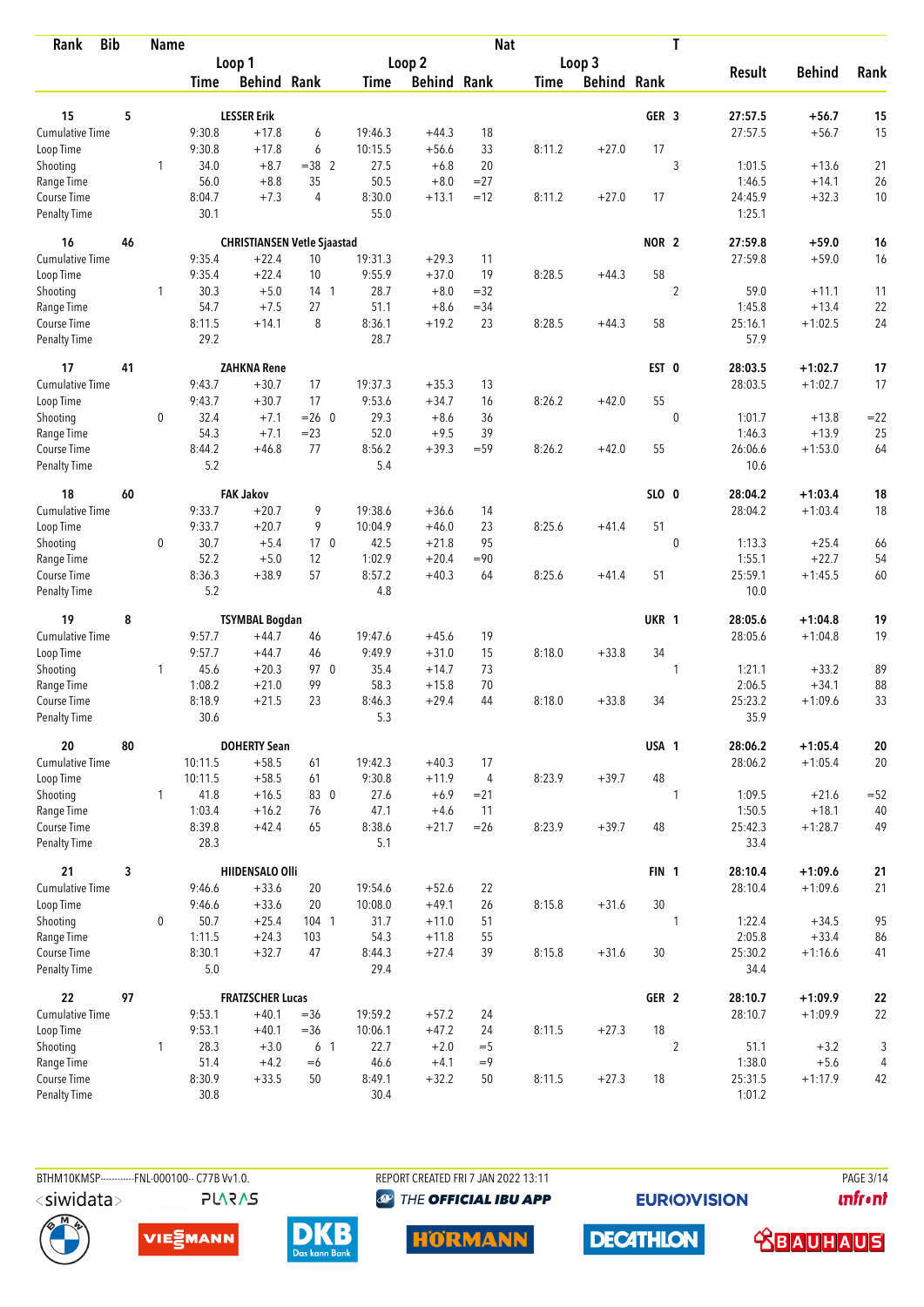| <b>Bib</b><br>Rank          |    | <b>Name</b>    |                  |                              |                |                |                    | <b>Nat</b>     |             |                    |                  | T                |                   |               |                |
|-----------------------------|----|----------------|------------------|------------------------------|----------------|----------------|--------------------|----------------|-------------|--------------------|------------------|------------------|-------------------|---------------|----------------|
|                             |    |                |                  | Loop 1                       |                |                | Loop 2             |                |             | Loop 3             |                  |                  |                   |               |                |
|                             |    |                | Time             | <b>Behind Rank</b>           |                | Time           | <b>Behind Rank</b> |                | <b>Time</b> | <b>Behind Rank</b> |                  |                  | <b>Result</b>     | <b>Behind</b> | Rank           |
| 23                          | 23 |                |                  | <b>CLAUDE Fabien</b>         |                |                |                    |                |             |                    | FRA 3            |                  | 28:11.4           | $+1:10.6$     | 23             |
| <b>Cumulative Time</b>      |    |                | 10:07.7          | $+54.7$                      | 56             | 20:05.4        | $+1:03.4$          | 27             |             |                    |                  |                  | 28:11.4           | $+1:10.6$     | 23             |
|                             |    |                | 10:07.7          | $+54.7$                      | 56             | 9:57.7         | $+38.8$            | 20             | 8:06.0      | $+21.8$            | 13               |                  |                   |               |                |
| Loop Time                   |    | $\overline{2}$ | 39.3             | $+14.0$                      | $=68$ 1        | 34.8           | $+14.1$            | 68             |             |                    |                  | 3                | 1:14.1            | $+26.2$       | 68             |
| Shooting<br>Range Time      |    |                | 1:00.0           | $+12.8$                      | 56             | 55.4           | $+12.9$            | 60             |             |                    |                  |                  | 1:55.4            | $+23.0$       | $=55$          |
| Course Time                 |    |                | 8:15.2           | $+17.8$                      | 12             | 8:34.7         | $+17.8$            | $=20$          | 8:06.0      | $+21.8$            | 13               |                  | 24:55.9           | $+42.3$       | 13             |
| <b>Penalty Time</b>         |    |                | 52.5             |                              |                | 27.6           |                    |                |             |                    |                  |                  | 1:20.1            |               |                |
| 24                          | 20 |                |                  | <b>SCHOMMER Paul</b>         |                |                |                    |                |             |                    | USA 1            |                  | 28:16.4           | $+1:15.6$     | 24             |
| Cumulative Time             |    |                | 9:31.5           | $+18.5$                      | $\overline{7}$ | 19:48.3        | $+46.3$            | 20             |             |                    |                  |                  | 28:16.4           | $+1:15.6$     | 24             |
| Loop Time                   |    |                | 9:31.5           | $+18.5$                      | $\overline{7}$ | 10:16.8        | $+57.9$            | 35             | 8:28.1      | $+43.9$            | 57               |                  |                   |               |                |
| Shooting                    |    | 0              | 34.0             | $+8.7$                       | $=38$ 1        | 28.3           | $+7.6$             | 28             |             |                    |                  | 1                | 1:02.4            | $+14.5$       | 26             |
| Range Time                  |    |                | 58.9             | $+11.7$                      | 51             | 50.8           | $+8.3$             | $= 31$         |             |                    |                  |                  | 1:49.7            | $+17.3$       | 36             |
| Course Time                 |    |                | 8:27.0           | $+29.6$                      | 37             | 8:56.4         | $+39.5$            | 61             | 8:28.1      | $+43.9$            | 57               |                  | 25:51.5           | $+1:37.9$     | 53             |
| <b>Penalty Time</b>         |    |                | 5.6              |                              |                | 29.6           |                    |                |             |                    |                  |                  | 35.2              |               |                |
| 25                          | 21 |                |                  | <b>BAKKEN Sivert Guttorm</b> |                |                |                    |                |             |                    | NOR <sub>3</sub> |                  | 28:18.0           | $+1:17.2$     | 25             |
| <b>Cumulative Time</b>      |    |                | 9:22.3           | $+9.3$                       | 3              | 20:06.2        | $+1:04.2$          | 28             |             |                    |                  |                  | 28:18.0           | $+1:17.2$     | 25             |
| Loop Time                   |    |                | 9:22.3           | $+9.3$                       | 3              | 10:43.9        | $+1:25.0$          | 57             | 8:11.8      | $+27.6$            | 19               |                  |                   |               |                |
| Shooting                    |    | 0              | 45.8             | $+20.5$                      | 98 3           | 26.1           | $+5.4$             | $=13$          |             |                    |                  | 3                | 1:11.9            | $+24.0$       | 61             |
| Range Time                  |    |                | 1:07.4           | $+20.2$                      | $= 95$         | 49.7           | $+7.2$             | $= 21$         |             |                    |                  |                  | 1:57.1            | $+24.7$       | 60             |
| Course Time                 |    |                | 8:08.9           | $+11.5$                      | $\overline{7}$ | 8:34.7         | $+17.8$            | $= 20$         | 8:11.8      | $+27.6$            | 19               |                  | 24:55.4           | $+41.8$       | 12             |
| <b>Penalty Time</b>         |    |                | 6.0              |                              |                | 1:19.5         |                    |                |             |                    |                  |                  | 1:25.5            |               |                |
| 26                          | 83 |                |                  | <b>DUDCHENKO Anton</b>       |                |                |                    |                |             |                    | UKR 1            |                  | 28:18.3           | $+1:17.5$     | 26             |
| <b>Cumulative Time</b>      |    |                | 9:41.4           | $+28.4$                      | 15             | 19:55.8        | $+53.8$            | 23             |             |                    |                  |                  | 28:18.3           | $+1:17.5$     | 26             |
| Loop Time                   |    |                | 9:41.4           | $+28.4$                      | 15             | 10:14.4        | $+55.5$            | 32             | 8:22.5      | $+38.3$            | 47               |                  |                   |               |                |
| Shooting                    |    | 0              | 34.1             | $+8.8$                       | 40 1           | 29.0           | $+8.3$             | 35             |             |                    |                  | 1                | 1:03.1            | $+15.2$       | $= 31$         |
| Range Time                  |    |                | 57.1             | $+9.9$                       | $=41$          | 51.7           | $+9.2$             | $=37$          |             |                    |                  |                  | 1:48.8            | $+16.4$       | $= 32$         |
| Course Time                 |    |                | 8:38.4           | $+41.0$                      | $=61$          | 8:52.2         | $+35.3$            | 55             | 8:22.5      | $+38.3$            | 47               |                  | 25:53.1           | $+1:39.5$     | 54             |
| <b>Penalty Time</b>         |    |                | 5.9              |                              |                | 30.5           |                    |                |             |                    |                  |                  | 36.4              |               |                |
| 27                          | 9  |                |                  | <b>LAZOUSKI Dzmitry</b>      |                |                |                    |                |             |                    | BLR 1            |                  | 28:22.7           | $+1:21.9$     | 27             |
| Cumulative Time             |    |                | 9:48.5           | $+35.5$                      | 26             | 20:02.6        | $+1:00.6$          | 25             |             |                    |                  |                  | 28:22.7           | $+1:21.9$     | 27             |
| Loop Time                   |    |                | 9:48.5           | $+35.5$                      | 26             | 10:14.1        | $+55.2$            | 31             | 8:20.1      | $+35.9$            | 39               |                  |                   |               |                |
| Shooting                    |    | 0              | 40.9             | $+15.6$                      | $= 78$ 1       | 30.1           | $+9.4$             | $=42$          |             |                    |                  | 1                | 1:11.1            | $+23.2$       | 59             |
| Range Time                  |    |                | 1:05.5           | $+18.3$                      | 84             | 55.6           | $+13.1$            | $=61$          |             |                    |                  |                  | 2:01.1            | $+28.7$       | 72             |
| Course Time                 |    |                | 8:36.9           | $+39.5$                      | 58             | 8:49.4         | $+32.5$            | 52             | 8:20.1      | $+35.9$            | 39               |                  | 25:46.4           | $+1:32.8$     | 50             |
| <b>Penalty Time</b>         |    |                | 6.1              |                              |                | 29.1           |                    |                |             |                    |                  |                  | 35.2              |               |                |
| 28                          | 38 |                |                  | <b>BOE Johannes Thingnes</b> |                |                |                    |                |             |                    | NOR 5            |                  | 28:22.9           | $+1:22.1$     | 28             |
| Cumulative Time             |    |                | 10:04.6          | $+51.6$                      | 52             | 20:17.6        | $+1:15.6$          | 34             |             |                    |                  |                  | 28:22.9           | $+1:22.1$     | 28             |
| Loop Time                   |    |                | 10:04.6          | $+51.6$                      | 52             | 10:13.0        | $+54.1$            | 30             | 8:05.3      | $+21.1$            | $=11$            |                  |                   |               |                |
| Shooting                    |    | 3              | 29.3             | $+4.0$                       | 9 2            | 38.6           | $+17.9$            | 89             |             |                    |                  | 5                | 1:08.0            | $+20.1$       | $=44$          |
| Range Time                  |    |                | 51.4             | $+4.2$                       | $=6$           | 1:03.6         | $+21.1$            | 92             |             |                    |                  |                  | 1:55.0            | $+22.6$       | $=52$          |
| Course Time<br>Penalty Time |    |                | 7:57.4<br>1:15.8 | 0.0                          | $\mathbf{1}$   | 8:16.9<br>52.5 | 0.0                | $\mathbf{1}$   | 8:05.3      | $+21.1$            | $=11$            |                  | 24:19.6<br>2:08.3 | $+6.0$        | $\sqrt{2}$     |
| 29                          | 68 |                |                  | <b>BURKHALTER Joscha</b>     |                |                |                    |                |             |                    | SUI <sub>2</sub> |                  | 28:24.9           | $+1:24.1$     | 29             |
| Cumulative Time             |    |                | 10:29.1          | $+1:16.1$                    | 77             | 20:08.1        | $+1:06.1$          | 29             |             |                    |                  |                  | 28:24.9           | $+1:24.1$     | 29             |
| Loop Time                   |    |                | 10:29.1          | $+1:16.1$                    | 77             | 9:39.0         | $+20.1$            | 8              | 8:16.8      | $+32.6$            | 31               |                  |                   |               |                |
| Shooting                    |    | $\overline{2}$ | 26.6             | $+1.3$                       | 2 <sub>0</sub> | 23.4           | $+2.7$             | $\overline{7}$ |             |                    |                  | $\overline{2}$   | 50.0              | $+2.1$        | $\overline{c}$ |
| Range Time                  |    |                | 47.5             | $+0.3$                       | 2              | 44.9           | $+2.4$             | $\overline{4}$ |             |                    |                  |                  | 1:32.4            | 0.0           | 1              |
| Course Time                 |    |                | 8:44.7           | $+47.3$                      | $= 81$         | 8:48.9         | $+32.0$            | 49             | 8:16.8      | $+32.6$            | 31               |                  | 25:50.4           | $+1:36.8$     | 52             |
| Penalty Time                |    |                | 56.9             |                              |                | 5.2            |                    |                |             |                    |                  |                  | 1:02.1            |               |                |
| 30                          | 37 |                |                  | <b>KRCMAR Michal</b>         |                |                |                    |                |             |                    | CZE 2            |                  | 28:25.3           | $+1:24.5$     | $30\,$         |
| Cumulative Time             |    |                | 9:47.3           | $+34.3$                      | 21             | 20:11.3        | $+1:09.3$          | 31             |             |                    |                  |                  | 28:25.3           | $+1:24.5$     | 30             |
| Loop Time                   |    |                | 9:47.3           | $+34.3$                      | 21             | 10:24.0        | $+1:05.1$          | 42             | 8:14.0      | $+29.8$            | 26               |                  |                   |               |                |
| Shooting                    |    | 0              | 50.5             | $+25.2$                      | 103 2          | 37.9           | $+17.2$            | 85             |             |                    |                  | $\boldsymbol{2}$ | 1:28.5            | $+40.6$       | 101            |
| Range Time                  |    |                | 1:13.0           | $+25.8$                      | 105            | 59.3           | $+16.8$            | $=76$          |             |                    |                  |                  | 2:12.3            | $+39.9$       | 99             |
| Course Time                 |    |                | 8:28.9           | $+31.5$                      | 41             | 8:32.2         | $+15.3$            | 17             | 8:14.0      | $+29.8$            | 26               |                  | 25:15.1           | $+1:01.5$     | 23             |
| Penalty Time                |    |                | 5.4              |                              |                | 52.5           |                    |                |             |                    |                  |                  | 57.9              |               |                |

BTHM10KMSP------------FNL-000100-- C77B Vv1.0. **PLARAS**  REPORT CREATED FRI 7 JAN 2022 13:11 **@** THE OFFICIAL IBU APP

**HORMANN** 

**EURIOVISION** 

**PAGE 4/14** *<u><u>Infront</u>*</u>







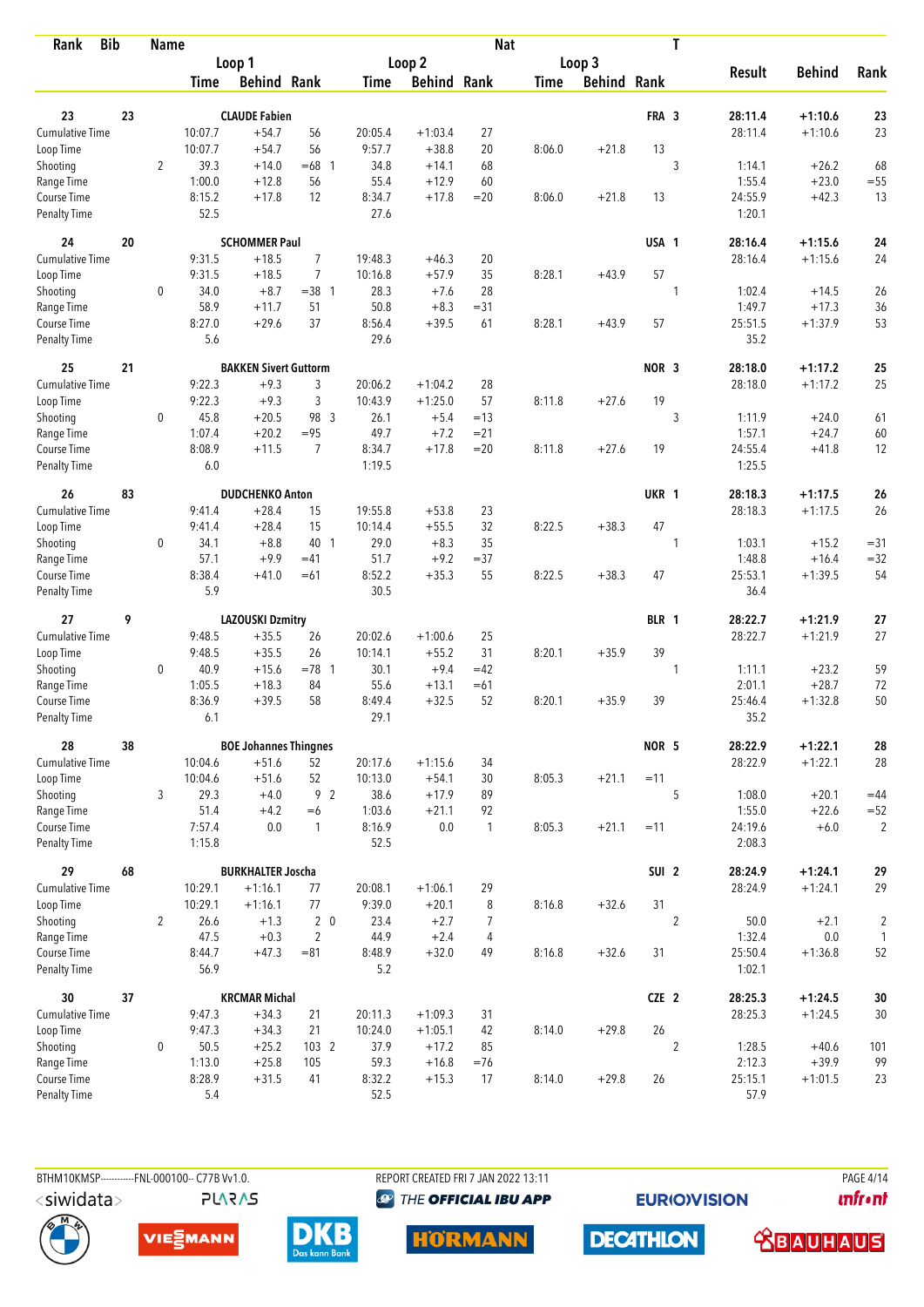| <b>Bib</b><br>Rank          |    | <b>Name</b>    |                |                         |                 |                |                    | <b>Nat</b>   |             |                    |                  | T              |                   |                    |              |
|-----------------------------|----|----------------|----------------|-------------------------|-----------------|----------------|--------------------|--------------|-------------|--------------------|------------------|----------------|-------------------|--------------------|--------------|
|                             |    |                |                | Loop 1                  |                 |                | Loop 2             |              |             | Loop 3             |                  |                |                   |                    |              |
|                             |    |                | <b>Time</b>    | <b>Behind Rank</b>      |                 | Time           | <b>Behind Rank</b> |              | <b>Time</b> | <b>Behind Rank</b> |                  |                | <b>Result</b>     | <b>Behind</b>      | Rank         |
| 31                          | 58 |                |                | <b>STROLIA Vytautas</b> |                 |                |                    |              |             |                    | LTU <sub>3</sub> |                | 28:27.7           | $+1:26.9$          | 31           |
| <b>Cumulative Time</b>      |    |                | 9:54.0         | $+41.0$                 | 39              | 20:15.4        | $+1:13.4$          | 33           |             |                    |                  |                | 28:27.7           | $+1:26.9$          | 31           |
| Loop Time                   |    |                | 9:54.0         | $+41.0$                 | 39              | 10:21.4        | $+1:02.5$          | 39           | 8:12.3      | $+28.1$            | 21               |                |                   |                    |              |
| Shooting                    |    | $\mathbf{1}$   | 44.1           | $+18.8$                 | 94 2            | 30.5           | $+9.8$             | $=45$        |             |                    |                  | 3              | 1:14.7            | $+26.8$            | 69           |
| Range Time                  |    |                | 1:05.8         | $+18.6$                 | $= 88$          | 52.8           | $+10.3$            | $=41$        |             |                    |                  |                | 1:58.6            | $+26.2$            | 67           |
| Course Time                 |    |                | 8:17.8         | $+20.4$                 | 21              | 8:34.6         | $+17.7$            | 19           | 8:12.3      | $+28.1$            | 21               |                | 25:04.7           | $+51.1$            | 18           |
| <b>Penalty Time</b>         |    |                | 30.4           |                         |                 | 54.0           |                    |              |             |                    |                  |                | 1:24.4            |                    |              |
| 32                          | 29 |                |                | <b>ILIEV Vladimir</b>   |                 |                |                    |              |             |                    | BUL 3            |                | 28:33.7           | $+1:32.9$          | 32           |
| Cumulative Time             |    |                | 9:48.0         | $+35.0$                 | 24              | 20:12.8        | $+1:10.8$          | 32           |             |                    |                  |                | 28:33.7           | $+1:32.9$          | 32           |
| Loop Time                   |    |                | 9:48.0         | $+35.0$                 | 24              | 10:24.8        | $+1:05.9$          | 43           | 8:20.9      | $+36.7$            | 41               |                |                   |                    |              |
| Shooting                    |    | 1              | 32.9           | $+7.6$                  | 30 <sub>2</sub> | 29.8           | $+9.1$             | $=39$        |             |                    |                  | 3              | 1:02.7            | $+14.8$            | $=29$        |
| Range Time                  |    |                | 55.1           | $+7.9$                  | 29              | 53.6           | $+11.1$            | $=49$        |             |                    |                  |                | 1:48.7            | $+16.3$            | $= 30$       |
| Course Time                 |    |                | 8:23.3         | $+25.9$                 | 29              | 8:36.3         | $+19.4$            | $= 24$       | 8:20.9      | $+36.7$            | 41               |                | 25:20.5           | $+1:06.9$          | 29           |
| Penalty Time                |    |                | 29.6           |                         |                 | 54.9           |                    |              |             |                    |                  |                | 1:24.5            |                    |              |
| 33                          | 11 |                |                | <b>WINDISCH Dominik</b> |                 |                |                    |              |             |                    | ITA <sub>3</sub> |                | 28:34.9           | $+1:34.1$          | 33           |
| <b>Cumulative Time</b>      |    |                | 10:19.0        | $+1:06.0$               | 65              | 20:21.0        | $+1:19.0$          | 38           |             |                    |                  |                | 28:34.9           | $+1:34.1$          | 33           |
| Loop Time                   |    |                | 10:19.0        | $+1:06.0$               | 65              | 10:02.0        | $+43.1$            | 21           | 8:13.9      | $+29.7$            | 25               |                |                   |                    |              |
| Shooting                    |    | $\overline{2}$ | 34.6           | $+9.3$                  | 44 1            | 28.6           | $+7.9$             | 31           |             |                    |                  | 3              | 1:03.3            | $+15.4$            | 33           |
| Range Time                  |    |                | 59.7           | $+12.5$                 | $= 54$          | 49.0           | $+6.5$             | 18           |             |                    |                  |                | 1:48.7            | $+16.3$            | $= 30$       |
| Course Time<br>Penalty Time |    |                | 8:26.8<br>52.5 | $+29.4$                 | 36              | 8:45.0<br>28.0 | $+28.1$            | 40           | 8:13.9      | $+29.7$            | 25               |                | 25:25.7<br>1:20.5 | $+1:12.1$          | 36           |
| 34                          | 35 |                |                | <b>BROWN Jake</b>       |                 |                |                    |              |             |                    | USA 3            |                | 28:35.2           | $+1:34.4$          | 34           |
| Cumulative Time             |    |                | 9:42.9         | $+29.9$                 | 16              | 20:20.9        | $+1:18.9$          | 37           |             |                    |                  |                | 28:35.2           | $+1:34.4$          | 34           |
| Loop Time                   |    |                | 9:42.9         | $+29.9$                 | 16              | 10:38.0        | $+1:19.1$          | 52           | 8:14.3      | $+30.1$            | 28               |                |                   |                    |              |
| Shooting                    |    | $\mathbf{1}$   | 31.7           | $+6.4$                  | $= 21$ 2        | 36.0           | $+15.3$            | 76           |             |                    |                  | 3              | 1:07.8            | $+19.9$            | $=41$        |
| Range Time                  |    |                | 54.4           | $+7.2$                  | 25              | 1:04.8         | $+22.3$            | $= 95$       |             |                    |                  |                | 1:59.2            | $+26.8$            | 69           |
| Course Time                 |    |                | 8:17.0         | $+19.6$                 | 16              | 8:36.3         | $+19.4$            | $= 24$       | 8:14.3      | $+30.1$            | 28               |                | 25:07.6           | $+54.0$            | 19           |
| <b>Penalty Time</b>         |    |                | 31.5           |                         |                 | 56.9           |                    |              |             |                    |                  |                | 1:28.4            |                    |              |
| 35                          | 75 |                |                | <b>GIACOMEL Tommaso</b> |                 |                |                    |              |             |                    | ITA <sub>3</sub> |                | 28:37.1           | $+1:36.3$          | 35           |
| Cumulative Time             |    |                | 9:55.1         | $+42.1$                 | 42              | 20:11.1        | $+1:09.1$          | 30           |             |                    |                  |                | 28:37.1           | $+1:36.3$          | 35           |
| Loop Time                   |    |                | 9:55.1         | $+42.1$                 | 42              | 10:16.0        | $+57.1$            | 34           | 8:26.0      | $+41.8$            | 54               |                |                   |                    |              |
| Shooting                    |    | 1              | 41.7           | $+16.4$                 | 82 2            | 20.7           | 0.0                | $\mathbf{1}$ |             |                    |                  | 3              | 1:02.5            | $+14.6$            | $= 27$       |
| Range Time                  |    |                | 1:02.0         | $+14.8$                 | 71              | 42.5           | 0.0                | $\mathbf{1}$ |             |                    |                  |                | 1:44.5            | $+12.1$            | 16           |
| Course Time                 |    |                | 8:24.5         | $+27.1$                 | 32              | 8:38.6         | $+21.7$            | $= 26$       | 8:26.0      | $+41.8$            | 54               |                | 25:29.1           | $+1:15.5$          | 39           |
| <b>Penalty Time</b>         |    |                | 28.6           |                         |                 | 54.9           |                    |              |             |                    |                  |                | 1:23.5            |                    |              |
| 36                          | 19 |                |                | <b>VACLAVIK Adam</b>    |                 |                |                    |              |             |                    | CZE 3            |                | 28:40.3           | $+1:39.5$          | 36           |
| Cumulative Time             |    |                | 10:08.9        | $+55.9$                 | 58              | 20:18.6        | $+1:16.6$          | 35           |             |                    |                  |                | 28:40.3           | $+1:39.5$          | 36           |
| Loop Time                   |    |                | 10:08.9        | $+55.9$                 | 58              | 10:09.7        | $+50.8$            | 27           | 8:21.7      | $+37.5$            | 45               |                |                   |                    |              |
| Shooting<br>Range Time      |    | $\overline{2}$ | 35.0<br>58.6   | $+9.7$<br>$+11.4$       | 48 1<br>49      | 30.5<br>52.9   | $+9.8$<br>$+10.4$  | $=45$<br>45  |             |                    |                  | 3              | 1:05.5<br>1:51.5  | $+17.6$<br>$+19.1$ | $= 37$<br>43 |
| Course Time                 |    |                | 8:15.7         | $+18.3$                 | 14              | 8:48.0         | $+31.1$            | 46           | 8:21.7      | $+37.5$            | 45               |                | 25:25.4           | $+1:11.8$          | 35           |
| Penalty Time                |    |                | 54.6           |                         |                 | 28.8           |                    |              |             |                    |                  |                | 1:23.4            |                    |              |
| 37                          | 43 |                |                | <b>SEPPALA Tero</b>     |                 |                |                    |              |             |                    | FIN <sub>3</sub> |                | 28:41.7           | $+1:40.9$          | $37$         |
| Cumulative Time             |    |                | 9:50.0         | $+37.0$                 | 29              | 20:23.9        | $+1:21.9$          | 40           |             |                    |                  |                | 28:41.7           | $+1:40.9$          | 37           |
| Loop Time                   |    |                | 9:50.0         | $+37.0$                 | 29              | 10:33.9        | $+1:15.0$          | 50           | 8:17.8      | $+33.6$            | 33               |                |                   |                    |              |
| Shooting                    |    | 1              | 39.2           | $+13.9$                 | 67 2            | 38.0           | $+17.3$            | 86           |             |                    |                  | 3              | 1:17.2            | $+29.3$            | 78           |
| Range Time                  |    |                | 1:00.3         | $+13.1$                 | 59              | 1:01.0         | $+18.5$            | 86           |             |                    |                  |                | 2:01.3            | $+28.9$            | $=74$        |
| Course Time                 |    |                | 8:20.2         | $+22.8$                 | 24              | 8:39.3         | $+22.4$            | 29           | 8:17.8      | $+33.6$            | 33               |                | 25:17.3           | $+1:03.7$          | 25           |
| Penalty Time                |    |                | 29.5           |                         |                 | 53.6           |                    |              |             |                    |                  |                | 1:23.1            |                    |              |
| 38                          | 54 |                |                | <b>DOLL Benedikt</b>    |                 |                |                    |              |             |                    | GER 4            |                | 28:42.9           | $+1:42.1$          | 38           |
| Cumulative Time             |    |                | 10:09.3        | $+56.3$                 | 59              | 20:43.9        | $+1:41.9$          | 49           |             |                    |                  |                | 28:42.9           | $+1:42.1$          | 38           |
| Loop Time                   |    |                | 10:09.3        | $+56.3$                 | 59              | 10:34.6        | $+1:15.7$          | 51           | 7:59.0      | $+14.8$            | 6                |                |                   |                    |              |
| Shooting                    |    | $\overline{2}$ | 33.6           | $+8.3$                  | $=35$ 2         | 47.8           | $+27.1$            | 103          |             |                    |                  | $\overline{4}$ | 1:21.5            | $+33.6$            | 91           |
| Range Time                  |    |                | 55.8           | $+8.6$                  | $= 32$          | 1:08.4         | $+25.9$            | 101          |             |                    |                  |                | 2:04.2            | $+31.8$            | 82           |
| Course Time                 |    |                | 8:17.1         | $+19.7$                 | $=17$           | 8:31.2         | $+14.3$            | 15           | 7:59.0      | $+14.8$            | 6                |                | 24:47.3           | $+33.7$            | 11           |
| <b>Penalty Time</b>         |    |                | 56.4           |                         |                 | 55.0           |                    |              |             |                    |                  |                | 1:51.4            |                    |              |

**PLARAS** 

BTHM10KMSP-----------FNL-000100-- C77B Vv1.0. REPORT CREATED FRI 7 JAN 2022 13:11 PAGE 5/14 **@** THE OFFICIAL IBU APP

**EURIOVISION** 

**DECATHLON** 

*<u><u>Infront</u>*</u>









 **<u>CBAUHAUS</u>**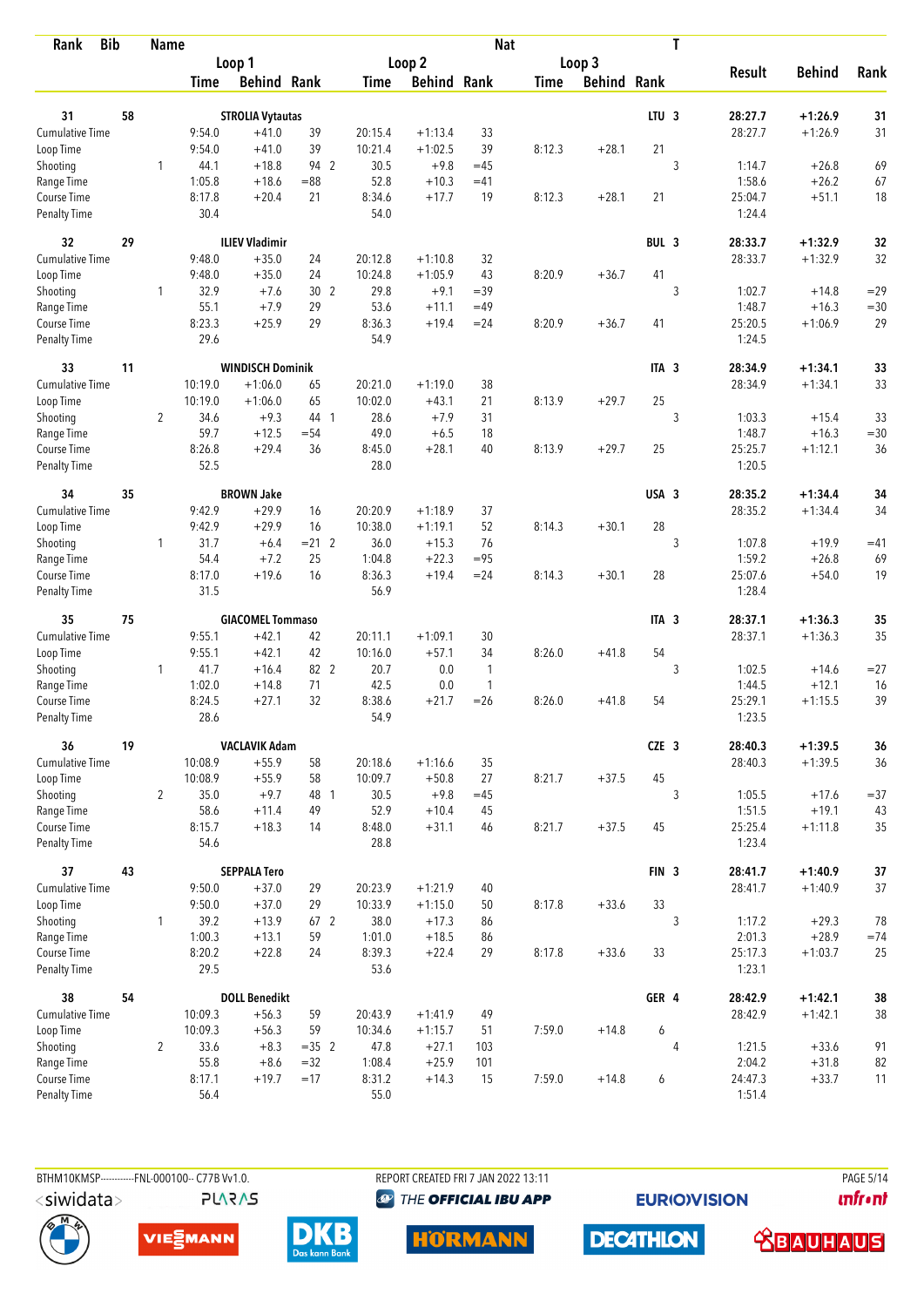| <b>Bib</b><br>Rank          |    | <b>Name</b>  |                  |                               |                  |                    |                      | <b>Nat</b> |             |                    |                  | T              |                   |                    |             |
|-----------------------------|----|--------------|------------------|-------------------------------|------------------|--------------------|----------------------|------------|-------------|--------------------|------------------|----------------|-------------------|--------------------|-------------|
|                             |    |              |                  | Loop 1                        |                  |                    | Loop 2               |            |             | Loop 3             |                  |                |                   |                    |             |
|                             |    |              | Time             | <b>Behind Rank</b>            |                  | Time               | <b>Behind Rank</b>   |            | <b>Time</b> | <b>Behind Rank</b> |                  |                | <b>Result</b>     | <b>Behind</b>      | Rank        |
| 39                          | 70 |              |                  | YALIOTNAU Raman               |                  |                    |                      |            |             |                    | BLR 3            |                | 28:48.3           | $+1:47.5$          | 39          |
| <b>Cumulative Time</b>      |    |              | 10:06.1          | $+53.1$                       | 55               | 20:44.7            | $+1:42.7$            | 50         |             |                    |                  |                | 28:48.3           | $+1:47.5$          | 39          |
| Loop Time                   |    |              | 10:06.1          | $+53.1$                       | 55               | 10:38.6            | $+1:19.7$            | 53         | 8:03.6      | $+19.4$            | 10               |                |                   |                    |             |
| Shooting                    |    | 1            | 37.8             | $+12.5$                       | $= 592$          | 38.5               | $+17.8$              | 88         |             |                    |                  | 3              | 1:16.4            | $+28.5$            | $=75$       |
| Range Time                  |    |              | 1:00.6           | $+13.4$                       | $=61$            | 59.7               | $+17.2$              | $= 80$     |             |                    |                  |                | 2:00.3            | $+27.9$            | 71          |
| Course Time                 |    |              | 8:33.7           | $+36.3$                       | 54               | 8:43.6             | $+26.7$              | 36         | 8:03.6      | $+19.4$            | 10               |                | 25:20.9           | $+1:07.3$          | 30          |
| <b>Penalty Time</b>         |    |              | 31.8             |                               |                  | 55.3               |                      |            |             |                    |                  |                | 1:27.1            |                    |             |
| 40                          | 25 |              |                  | <b>POVARNITSYN Alexander</b>  |                  |                    |                      |            |             |                    | RUS <sub>3</sub> |                | 28:48.8           | $+1:48.0$          | 40          |
| Cumulative Time             |    |              | 10:29.8          | $+1:16.8$                     | 78               | 20:34.2            | $+1:32.2$            | 43         |             |                    |                  |                | 28:48.8           | $+1:48.0$          | 40          |
| Loop Time                   |    |              | 10:29.8          | $+1:16.8$                     | 78               | 10:04.4            | $+45.5$              | 22         | 8:14.6      | $+30.4$            | 29               |                |                   |                    |             |
| Shooting                    |    | 2            | 40.0             | $+14.7$                       | 73 1             | 27.9               | $+7.2$               | $= 25$     |             |                    |                  | 3              | 1:08.0            | $+20.1$            | $=44$       |
| Range Time                  |    |              | 1:03.3           | $+16.1$                       | 75               | 50.7               | $+8.2$               | $= 29$     |             |                    |                  |                | 1:54.0            | $+21.6$            | 47          |
| Course Time                 |    |              | 8:30.6           | $+33.2$                       | 48               | 8:43.4             | $+26.5$              | 35         | 8:14.6      | $+30.4$            | 29               |                | 25:28.6           | $+1:15.0$          | 37          |
| <b>Penalty Time</b>         |    |              | 55.9             |                               |                  | 30.3               |                      |            |             |                    |                  |                | 1:26.2            |                    |             |
| 41                          | 18 |              |                  | <b>KOBONOKI Tsukasa</b>       |                  |                    |                      |            |             |                    | JPN 0            |                | 28:49.0           | $+1:48.2$          | 41          |
| <b>Cumulative Time</b>      |    |              | 9:53.1<br>9:53.1 | $+40.1$<br>$+40.1$            | $= 36$<br>$= 36$ | 20:03.9<br>10:10.8 | $+1:01.9$<br>$+51.9$ | 26<br>28   | 8:45.1      | $+1:00.9$          | 82               |                | 28:49.0           | $+1:48.2$          | 41          |
| Loop Time                   |    | 0            | 40.9             | $+15.6$                       | $=78$ 0          | 31.6               |                      | 50         |             |                    |                  | $\mathbf 0$    |                   |                    |             |
| Shooting<br>Range Time      |    |              | 1:03.6           | $+16.4$                       | $= 77$           | 54.0               | $+10.9$<br>$+11.5$   | 53         |             |                    |                  |                | 1:12.5<br>1:57.6  | $+24.6$<br>$+25.2$ | 63<br>$=63$ |
| Course Time                 |    |              | 8:43.2           | $+45.8$                       | $=74$            | 9:11.7             | $+54.8$              | 84         | 8:45.1      | $+1:00.9$          | 82               |                | 26:40.0           | $+2:26.4$          | 81          |
| Penalty Time                |    |              | 6.3              |                               |                  | 5.1                |                      |            |             |                    |                  |                | 11.4              |                    |             |
| 42                          | 57 |              |                  | <b>STVRTECKY Jakub</b>        |                  |                    |                      |            |             |                    | CZE <sub>3</sub> |                | 28:51.6           | $+1:50.8$          | 42          |
| Cumulative Time             |    |              | 9:48.1           | $+35.1$                       | 25               | 20:32.5            | $+1:30.5$            | 42         |             |                    |                  |                | 28:51.6           | $+1:50.8$          | 42          |
| Loop Time                   |    |              | 9:48.1           | $+35.1$                       | 25               | 10:44.4            | $+1:25.5$            | 58         | 8:19.1      | $+34.9$            | 38               |                |                   |                    |             |
| Shooting                    |    | 1            | 39.8             | $+14.5$                       | $= 71$ 2         | 47.4               | $+26.7$              | $=101$     |             |                    |                  | 3              | 1:27.3            | $+39.4$            | 98          |
| Range Time                  |    |              | 1:00.7           | $+13.5$                       | 63               | 1:08.2             | $+25.7$              | 100        |             |                    |                  |                | 2:08.9            | $+36.5$            | 94          |
| Course Time                 |    |              | 8:17.2           | $+19.8$                       | 19               | 8:43.8             | $+26.9$              | 37         | 8:19.1      | $+34.9$            | 38               |                | 25:20.1           | $+1:06.5$          | 28          |
| <b>Penalty Time</b>         |    |              | 30.2             |                               |                  | 52.4               |                      |            |             |                    |                  |                | 1:22.6            |                    |             |
| 43                          | 15 |              |                  | <b>BAUER Klemen</b>           |                  |                    |                      |            |             |                    | $SLO$ 3          |                | 28:51.9           | $+1:51.1$          | 43          |
| <b>Cumulative Time</b>      |    |              | 9:49.5           | $+36.5$                       | 28               | 20:23.0            | $+1:21.0$            | 39         |             |                    |                  |                | 28:51.9           | $+1:51.1$          | 43          |
| Loop Time                   |    |              | 9:49.5           | $+36.5$                       | 28               | 10:33.5            | $+1:14.6$            | 48         | 8:28.9      | $+44.7$            | 60               |                |                   |                    |             |
| Shooting                    |    | 1            | 32.0             | $+6.7$                        | 23 <sub>2</sub>  | 27.2               | $+6.5$               | 19         |             |                    |                  | 3              | 59.3              | $+11.4$            | $=15$       |
| Range Time                  |    |              | 53.5             | $+6.3$                        | 18               | 49.7               | $+7.2$               | $= 21$     |             |                    |                  |                | 1:43.2            | $+10.8$            | 13          |
| Course Time<br>Penalty Time |    |              | 8:26.2<br>29.8   | $+28.8$                       | 35               | 8:45.2<br>58.6     | $+28.3$              | 41         | 8:28.9      | $+44.7$            | 60               |                | 25:40.3<br>1:28.4 | $+1:26.7$          | 47          |
| 44                          | 44 |              |                  | PIDRUCHNYI Dmytro             |                  |                    |                      |            |             |                    | UKR 4            |                | 28:53.7           | $+1:52.9$          | 44          |
| Cumulative Time             |    |              | 10:47.8          | $+1:34.8$                     | 90               | 20:36.0            | $+1:34.0$            | 44         |             |                    |                  |                | 28:53.7           | $+1:52.9$          | 44          |
| Loop Time                   |    |              | 10:47.8          | $+1:34.8$                     | 90               | 9:48.2             | $+29.3$              | 14         | 8:17.7      | $+33.5$            | 32               |                |                   |                    |             |
| Shooting                    |    | 3            | 33.1             | $+7.8$                        | 31 1             | 23.6               | $+2.9$               | 8          |             |                    |                  | $\overline{4}$ | 56.8              | $+8.9$             | 8           |
| Range Time                  |    |              | 56.1             | $+8.9$                        | $=36$            | 46.2               | $+3.7$               | 6          |             |                    |                  |                | 1:42.3            | $+9.9$             | $10$        |
| Course Time                 |    |              | 8:32.0           | $+34.6$                       | 52               | 8:33.2             | $+16.3$              | 18         | 8:17.7      | $+33.5$            | 32               |                | 25:22.9           | $+1:09.3$          | 32          |
| Penalty Time                |    |              | 1:19.7           |                               |                  | 28.8               |                      |            |             |                    |                  |                | 1:48.5            |                    |             |
| 45                          | 59 |              |                  | <b>KHALILI Said Karimulla</b> |                  |                    |                      |            |             |                    | RUS <sub>4</sub> |                | 28:57.6           | $+1:56.8$          | 45          |
| <b>Cumulative Time</b>      |    |              | 10:00.4          | $+47.4$                       | 49               | 20:55.3            | $+1:53.3$            | 59         |             |                    |                  |                | 28:57.6           | $+1:56.8$          | 45          |
| Loop Time                   |    |              | 10:00.4          | $+47.4$                       | 49               | 10:54.9            | $+1:36.0$            | 71         | 8:02.3      | $+18.1$            | 8                |                |                   |                    |             |
| Shooting                    |    | 1            | 35.1             | $+9.8$                        | $=49.3$          | 27.0               | $+6.3$               | 18         |             |                    |                  | 4              | 1:02.2            | $+14.3$            | 25          |
| Range Time                  |    |              | 58.8             | $+11.6$                       | 50               | 50.8               | $+8.3$               | $= 31$     |             |                    |                  |                | 1:49.6            | $+17.2$            | $= 34$      |
| Course Time<br>Penalty Time |    |              | 8:29.9<br>31.7   | $+32.5$                       | $=44$            | 8:41.4<br>1:22.7   | $+24.5$              | 31         | 8:02.3      | $+18.1$            | 8                |                | 25:13.6<br>1:54.4 | $+1:00.0$          | 22          |
| 46                          | 1  |              |                  | <b>SMOLSKI Anton</b>          |                  |                    |                      |            |             |                    | BLR 4            |                | 28:59.1           | $+1:58.3$          | 46          |
| Cumulative Time             |    |              | 9:47.9           | $+34.9$                       | 23               | 20:37.3            | $+1:35.3$            | 45         |             |                    |                  |                | 28:59.1           | $+1:58.3$          | 46          |
| Loop Time                   |    |              | 9:47.9           | $+34.9$                       | 23               | 10:49.4            | $+1:30.5$            | 67         | 8:21.8      | $+37.6$            | 46               |                |                   |                    |             |
| Shooting                    |    | $\mathbf{1}$ | 29.6             | $+4.3$                        | $=10$ 3          | 39.5               | $+18.8$              | 91         |             |                    |                  | $\overline{4}$ | 1:09.2            | $+21.3$            | 50          |
| Range Time                  |    |              | 51.4             | $+4.2$                        | $=6$             | 1:02.8             | $+20.3$              | 89         |             |                    |                  |                | 1:54.2            | $+21.8$            | 48          |
| Course Time                 |    |              | 8:24.8           | $+27.4$                       | 33               | 8:23.4             | $+6.5$               | 3          | 8:21.8      | $+37.6$            | 46               |                | 25:10.0           | $+56.4$            | $20\,$      |
| <b>Penalty Time</b>         |    |              | 31.7             |                               |                  | 1:23.2             |                      |            |             |                    |                  |                | 1:54.9            |                    |             |

**PLARAS** 

BTHM10KMSP-----------FNL-000100-- C77B Vv1.0. REPORT CREATED FRI 7 JAN 2022 13:11 PAGE 6/14 **@** THE OFFICIAL IBU APP

**EURIOVISION** 

*<u><u>Infront</u>*</u>











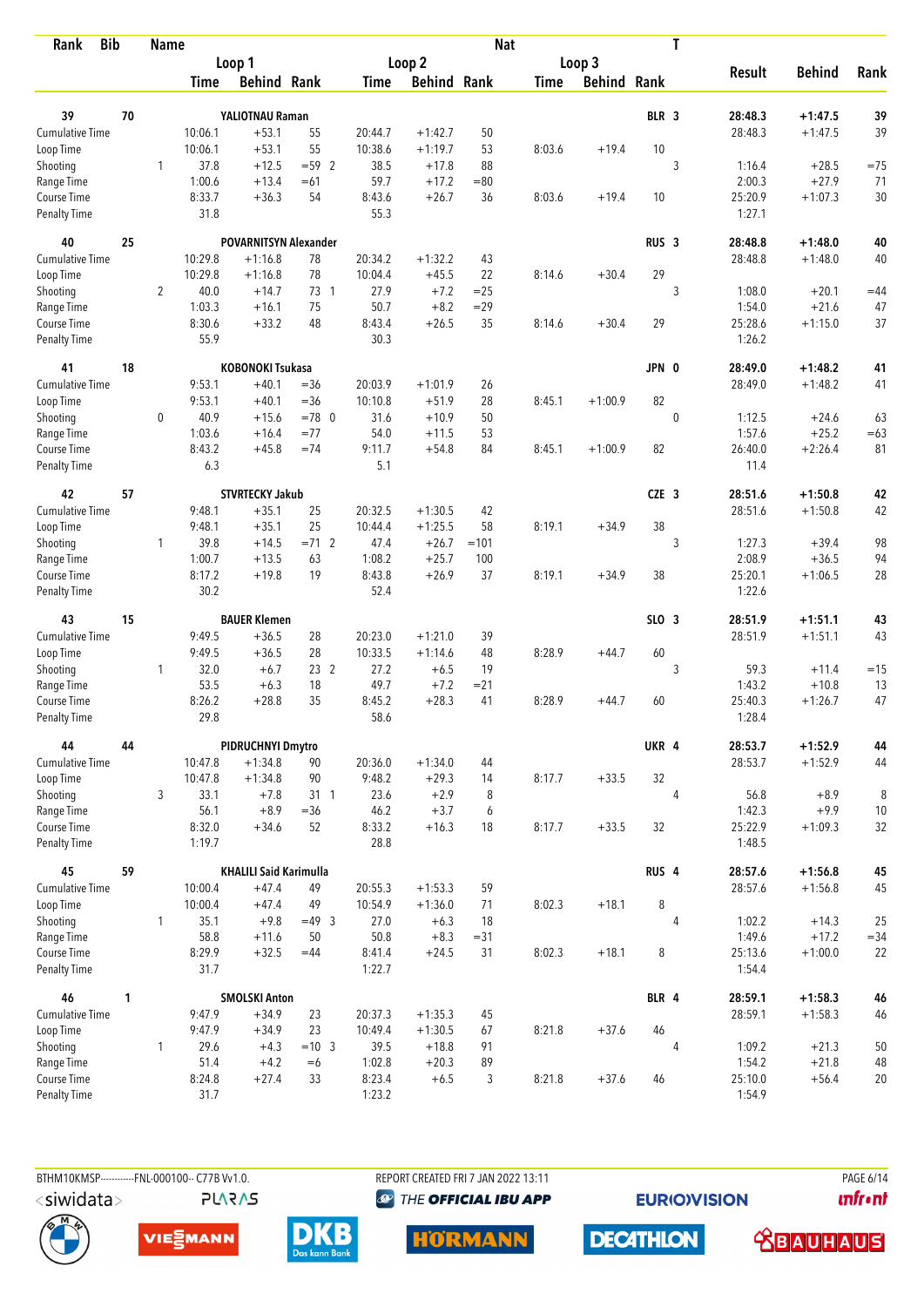| <b>Bib</b><br>Rank          |     | <b>Name</b>    |                |                        |                 |                  |                    | <b>Nat</b> |             |                    |                  | T              |                   |               |        |
|-----------------------------|-----|----------------|----------------|------------------------|-----------------|------------------|--------------------|------------|-------------|--------------------|------------------|----------------|-------------------|---------------|--------|
|                             |     |                |                | Loop 1                 |                 |                  | Loop <sub>2</sub>  |            |             | Loop 3             |                  |                |                   |               |        |
|                             |     |                | <b>Time</b>    | <b>Behind Rank</b>     |                 | <b>Time</b>      | <b>Behind Rank</b> |            | <b>Time</b> | <b>Behind Rank</b> |                  |                | <b>Result</b>     | <b>Behind</b> | Rank   |
| 47                          | 52  |                |                | <b>DESTHIEUX Simon</b> |                 |                  |                    |            |             |                    | FRA 3            |                | 29:00.9           | $+2:00.1$     | 47     |
| <b>Cumulative Time</b>      |     |                | 9:51.5         | $+38.5$                | 32              | 20:42.1          | $+1:40.1$          | 48         |             |                    |                  |                | 29:00.9           | $+2:00.1$     | 47     |
| Loop Time                   |     |                | 9:51.5         | $+38.5$                | 32              | 10:50.6          | $+1:31.7$          | 69         | 8:18.8      | $+34.6$            | $=36$            |                |                   |               |        |
| Shooting                    |     | 1              | 35.3           | $+10.0$                | $= 512$         | 35.0             | $+14.3$            | $=69$      |             |                    |                  | 3              | 1:10.3            | $+22.4$       | $=56$  |
| Range Time                  |     |                | 58.4           | $+11.2$                | 48              | 57.2             | $+14.7$            | $=66$      |             |                    |                  |                | 1:55.6            | $+23.2$       | 58     |
| Course Time                 |     |                | 8:23.4         | $+26.0$                | 30              | 8:59.3           | $+42.4$            | 69         | 8:18.8      | $+34.6$            | $= 36$           |                | 25:41.5           | $+1:27.9$     | 48     |
| <b>Penalty Time</b>         |     |                | 29.7           |                        |                 | 54.1             |                    |            |             |                    |                  |                | 1:23.8            |               |        |
| 48                          | 49  |                |                | <b>NELIN Jesper</b>    |                 |                  |                    |            |             |                    | SWE 4            |                | 29:01.8           | $+2:01.0$     | 48     |
| Cumulative Time             |     |                | 9:52.4         | $+39.4$                | 34              | 20:41.6          | $+1:39.6$          | 47         |             |                    |                  |                | 29:01.8           | $+2:01.0$     | 48     |
| Loop Time                   |     |                | 9:52.4         | $+39.4$                | 34              | 10:49.2          | $+1:30.3$          | 66         | 8:20.2      | $+36.0$            | 40               |                |                   |               |        |
| Shooting                    |     | 1              | 38.3           | $+13.0$                | 62 <sup>3</sup> | 33.1             | $+12.4$            | 61         |             |                    |                  | $\overline{4}$ | 1:11.5            | $+23.6$       | 60     |
| Range Time                  |     |                | 1:01.0         | $+13.8$                | 65              | 56.6             | $+14.1$            | 64         |             |                    |                  |                | 1:57.6            | $+25.2$       | $=63$  |
| Course Time                 |     |                | 8:21.1         | $+23.7$                | $=26$           | 8:30.0           | $+13.1$            | $=12$      | 8:20.2      | $+36.0$            | 40               |                | 25:11.3           | $+57.7$       | 21     |
| <b>Penalty Time</b>         |     |                | 30.3           |                        |                 | 1:22.6           |                    |            |             |                    |                  |                | 1:52.9            |               |        |
| 49                          | 91  |                |                | <b>BIONAZ Didier</b>   |                 |                  |                    |            |             |                    | ITA <sub>2</sub> |                | 29:02.7           | $+2:01.9$     | 49     |
| Cumulative Time             |     |                | 9:52.3         | $+39.3$                | 33              | 20:20.8          | $+1:18.8$          | 36         |             |                    |                  |                | 29:02.7           | $+2:01.9$     | 49     |
| Loop Time                   |     |                | 9:52.3         | $+39.3$                | 33              | 10:28.5          | $+1:09.6$          | 45         | 8:41.9      | $+57.7$            | 74               |                |                   |               |        |
| Shooting                    |     | $\mathbf{1}$   | 35.5           | $+10.2$                | 53 1            | 43.9             | $+23.2$            | 96         |             |                    |                  | $\overline{2}$ | 1:19.5            | $+31.6$       | 87     |
| Range Time                  |     |                | 1:00.8         | $+13.6$                | 64              | 1:06.4           | $+23.9$            | 97         |             |                    |                  |                | 2:07.2            | $+34.8$       | 92     |
| Course Time                 |     |                | 8:20.9         | $+23.5$                | 25              | 8:51.6           | $+34.7$            | 54         | 8:41.9      | $+57.7$            | 74               |                | 25:54.4           | $+1:40.8$     | 55     |
| <b>Penalty Time</b>         |     |                | 30.6           |                        |                 | 30.5             |                    |            |             |                    |                  |                | 1:01.1            |               |        |
| 50                          | 36  |                |                | <b>LEITNER Felix</b>   |                 |                  |                    |            |             |                    | AUT <sub>2</sub> |                | 29:05.5           | $+2:04.7$     | 50     |
| Cumulative Time             |     |                | 9:58.8         | $+45.8$                | 47              | 20:54.5          | $+1:52.5$          | 58         |             |                    |                  |                | 29:05.5           | $+2:04.7$     | 50     |
| Loop Time                   |     |                | 9:58.8         | $+45.8$                | 47              | 10:55.7          | $+1:36.8$          | 72         | 8:11.0      | $+26.8$            | 16               |                |                   |               |        |
| Shooting                    |     | $\mathbf{1}$   | 35.1           | $+9.8$                 | $=49$ 1         | 1:22.0           | $+1:01.3$          | 108        |             |                    |                  | $\overline{2}$ | 1:57.2            | $+1:09.3$     | 108    |
| Range Time                  |     |                | 58.1           | $+10.9$                | 46              | 1:43.5           | $+1:01.0$          | 108        |             |                    |                  |                | 2:41.6            | $+1:09.2$     | 107    |
| Course Time                 |     |                | 8:30.0         | $+32.6$                | 46              | 8:42.5           | $+25.6$            | 33         | 8:11.0      | $+26.8$            | 16               |                | 25:23.5           | $+1:09.9$     | 34     |
| <b>Penalty Time</b>         |     |                | 30.7           |                        |                 | 29.7             |                    |            |             |                    |                  |                | 1:00.4            |               |        |
| 51                          | 34  |                |                | <b>NAWRATH Philipp</b> |                 |                  |                    |            |             |                    | GER 5            |                | 29:05.6           | $+2:04.8$     | 51     |
| Cumulative Time             |     |                | 10:05.5        | $+52.5$                | 53              | 20:51.9          | $+1:49.9$          | 55         |             |                    |                  |                | 29:05.6           | $+2:04.8$     | 51     |
| Loop Time                   |     |                | 10:05.5        | $+52.5$                | 53              | 10:46.4          | $+1:27.5$          | 60         | 8:13.7      | $+29.5$            | 24               |                |                   |               |        |
| Shooting                    |     | $\overline{2}$ | 43.1           | $+17.8$                | 90 3            | 44.0             | $+23.3$            | 97         |             |                    |                  | 5              | 1:27.1            | $+39.2$       | 97     |
| Range Time                  |     |                | 1:06.0         | $+18.8$                | 90              | 1:04.4           | $+21.9$            | 93         |             |                    |                  |                | 2:10.4            | $+38.0$       | $= 96$ |
| Course Time                 |     |                | 8:06.9         | $+9.5$                 | 6               | 8:24.0           | $+7.1$             | 4          | 8:13.7      | $+29.5$            | 24               |                | 24:44.6           | $+31.0$       | 9      |
| <b>Penalty Time</b>         |     |                | 52.6           |                        |                 | 1:18.0           |                    |            |             |                    |                  |                | 2:10.6            |               |        |
| 52                          | 107 |                |                | <b>TSVETKOV Maksim</b> |                 |                  |                    |            |             |                    | RUS <sub>4</sub> |                | 29:05.8           | $+2:05.0$     | 52     |
| Cumulative Time             |     |                | 9:44.7         | $+31.7$                | 19              | 20:51.6          | $+1:49.6$          | 54         |             |                    |                  |                | 29:05.8           | $+2:05.0$     | 52     |
| Loop Time                   |     |                | 9:44.7         | $+31.7$                | 19              | 11:06.9          | $+1:48.0$          | 82         | 8:14.2      | $+30.0$            | $27\,$           |                |                   |               |        |
| Shooting                    |     | 1              | 34.2           | $+8.9$                 | $=41.3$         | 53.6             | $+32.9$            | 105        |             |                    |                  | $\overline{4}$ | 1:27.8            | $+39.9$       | 99     |
| Range Time                  |     |                | 57.6           | $+10.4$                | $=43$           | 1:16.0           | $+33.5$            | 105        |             |                    |                  |                | 2:13.6            | $+41.2$       | 102    |
| Course Time<br>Penalty Time |     |                | 8:17.7<br>29.4 | $+20.3$                | 20              | 8:30.5<br>1:20.4 | $+13.6$            | 14         | 8:14.2      | $+30.0$            | 27               |                | 25:02.4<br>1:49.8 | $+48.8$       | 15     |
| 53                          | 100 |                |                | <b>PLANKO Lovro</b>    |                 |                  |                    |            |             |                    | SLO 2            |                | 29:06.9           | $+2:06.1$     | 53     |
| <b>Cumulative Time</b>      |     |                | 9:54.2         | $+41.2$                | 40              | 20:45.5          | $+1:43.5$          | 52         |             |                    |                  |                | 29:06.9           | $+2:06.1$     | 53     |
| Loop Time                   |     |                | 9:54.2         | $+41.2$                | 40              | 10:51.3          | $+1:32.4$          | 70         | 8:21.4      | $+37.2$            | $=42$            |                |                   |               |        |
| Shooting                    |     | 0              | 42.4           | $+17.1$                | 87 2            | 36.3             | $+15.6$            | $= 77$     |             |                    |                  | $\overline{2}$ | 1:18.7            | $+30.8$       | 84     |
| Range Time                  |     |                | 1:04.6         | $+17.4$                | 81              | 58.5             | $+16.0$            | 71         |             |                    |                  |                | 2:03.1            | $+30.7$       | 79     |
| Course Time                 |     |                | 8:44.0         | $+46.6$                | 76              | 9:00.0           | $+43.1$            | 71         | 8:21.4      | $+37.2$            | $=42$            |                | 26:05.4           | $+1:51.8$     | 62     |
| Penalty Time                |     |                | 5.6            |                        |                 | 52.8             |                    |            |             |                    |                  |                | 58.4              |               |        |
| 54                          | 53  |                |                | <b>SIMA Michal</b>     |                 |                  |                    |            |             |                    | SVK <sub>2</sub> |                | 29:08.9           | $+2:08.1$     | 54     |
| <b>Cumulative Time</b>      |     |                | 9:44.3         | $+31.3$                | 18              | 20:40.1          | $+1:38.1$          | 46         |             |                    |                  |                | 29:08.9           | $+2:08.1$     | 54     |
| Loop Time                   |     |                | 9:44.3         | $+31.3$                | 18              | 10:55.8          | $+1:36.9$          | 73         | 8:28.8      | $+44.6$            | 59               |                |                   |               |        |
| Shooting                    |     | 0              | 33.7           | $+8.4$                 | $37 \quad 2$    | 36.7             | $+16.0$            | $= 80$     |             |                    |                  | $\overline{2}$ | 1:10.4            | $+22.5$       | 58     |
| Range Time                  |     |                | 55.9           | $+8.7$                 | 34              | 59.5             | $+17.0$            | 78         |             |                    |                  |                | 1:55.4            | $+23.0$       | $=55$  |
| Course Time                 |     |                | 8:43.2         | $+45.8$                | $=74$           | 8:59.8           | $+42.9$            | 70         | 8:28.8      | $+44.6$            | 59               |                | 26:11.8           | $+1:58.2$     | 66     |
| <b>Penalty Time</b>         |     |                | 5.2            |                        |                 | 56.5             |                    |            |             |                    |                  |                | 1:01.7            |               |        |



BTHM10KMSP-----------FNL-000100-- C77B Vv1.0. REPORT CREATED FRI 7 JAN 2022 13:11 PAGE 7/14

**@** THE OFFICIAL IBU APP

**HORMANN** 

**EURIOVISION** 

*<u><u>Infront</u>*</u>





**PLARAS** 



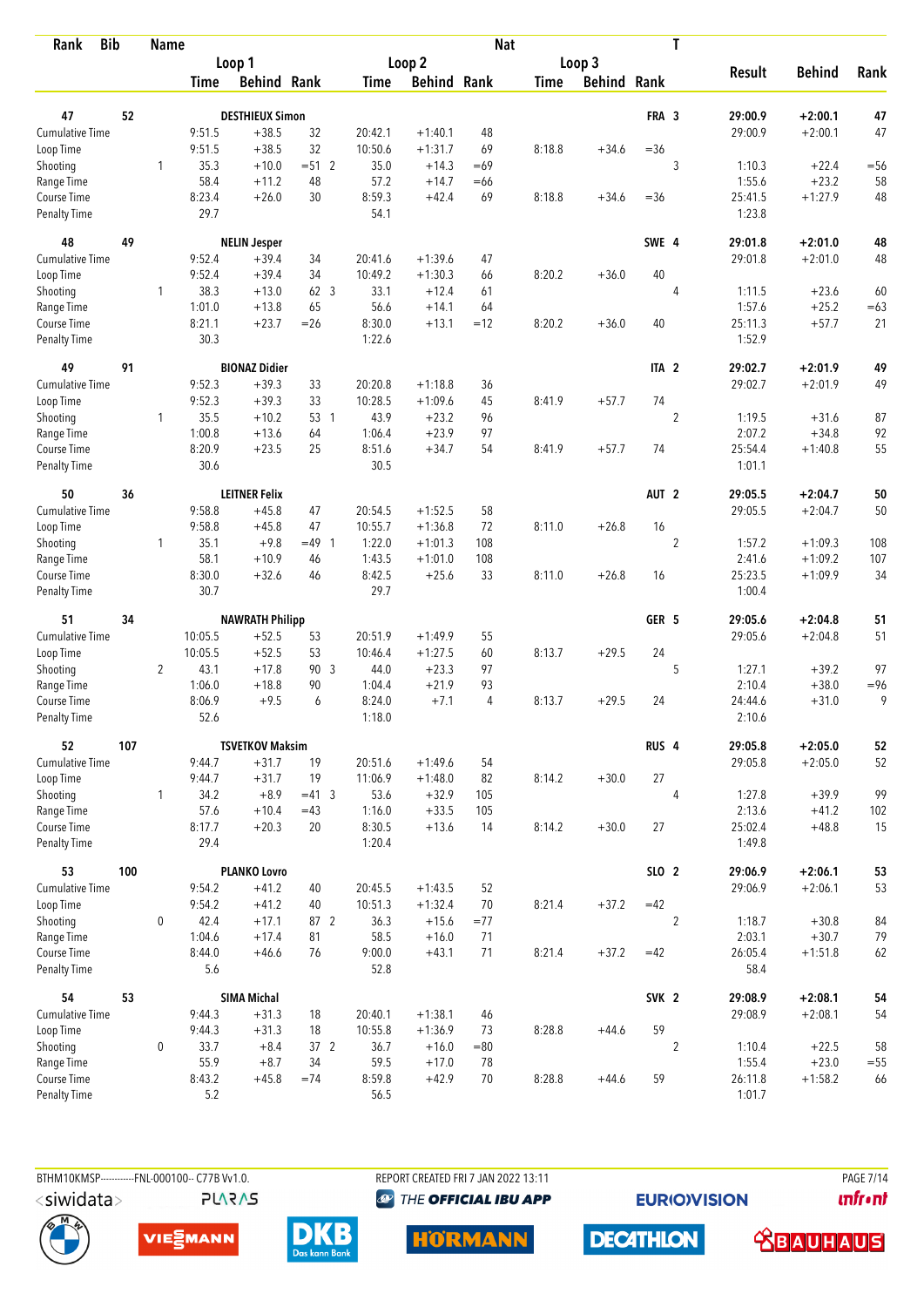| Rank                        | <b>Bib</b> | <b>Name</b>    |                  |                             |                  |                |                    | <b>Nat</b> |        |                    |                  | T              |                   |               |            |
|-----------------------------|------------|----------------|------------------|-----------------------------|------------------|----------------|--------------------|------------|--------|--------------------|------------------|----------------|-------------------|---------------|------------|
|                             |            |                |                  | Loop 1                      |                  |                | Loop 2             |            |        | Loop 3             |                  |                |                   |               |            |
|                             |            |                | Time             | <b>Behind Rank</b>          |                  | Time           | <b>Behind Rank</b> |            | Time   | <b>Behind Rank</b> |                  |                | <b>Result</b>     | <b>Behind</b> | Rank       |
| 55                          | 73         |                |                  | <b>EDER Simon</b>           |                  |                |                    |            |        |                    | AUT <sub>2</sub> |                | 29:11.1           | $+2:10.3$     | 55         |
| Cumulative Time             |            |                | 10:06.0          | $+53.0$                     | 54               | 20:27.8        | $+1:25.8$          | 41         |        |                    |                  |                | 29:11.1           | $+2:10.3$     | 55         |
| Loop Time                   |            |                | 10:06.0          | $+53.0$                     | 54               | 10:21.8        | $+1:02.9$          | 41         | 8:43.3 | $+59.1$            | 77               |                |                   |               |            |
| Shooting                    |            | 1              | 25.3             | 0.0                         | 1 <sub>1</sub>   | 22.5           | $+1.8$             | 4          |        |                    |                  | $\overline{2}$ | 47.9              | 0.0           | 1          |
| Range Time                  |            |                | 47.2             | 0.0                         | $\mathbf{1}$     | 46.5           | $+4.0$             | $=7$       |        |                    |                  |                | 1:33.7            | $+1.3$        | $\sqrt{2}$ |
| Course Time                 |            |                | 8:48.0           | $+50.6$                     | 84               | 9:04.8         | $+47.9$            | 76         | 8:43.3 | $+59.1$            | 77               |                | 26:36.1           | $+2:22.5$     | 78         |
| <b>Penalty Time</b>         |            |                | 30.8             |                             |                  | 30.5           |                    |            |        |                    |                  |                | 1:01.3            |               |            |
| 56                          | 42         |                |                  | <b>LABASTAU Mikita</b>      |                  |                |                    |            |        |                    | BLR <sub>3</sub> |                | 29:11.8           | $+2:11.0$     | 56         |
| <b>Cumulative Time</b>      |            |                | 10:41.0          | $+1:28.0$                   | 86               | 20:53.6        | $+1:51.6$          | 57         |        |                    |                  |                | 29:11.8           | $+2:11.0$     | 56         |
| Loop Time                   |            |                | 10:41.0          | $+1:28.0$                   | 86               | 10:12.6        | $+53.7$            | 29         | 8:18.2 | $+34.0$            | 35               |                |                   |               |            |
| Shooting                    |            | 2              | 57.7             | $+32.4$                     | 107 <sub>1</sub> | 32.5           | $+11.8$            | $= 55$     |        |                    |                  | 3              | 1:30.2            | $+42.3$       | 102        |
| Range Time                  |            |                | 1:04.5           | $+17.3$                     | 80               | 53.6           | $+11.1$            | $=49$      |        |                    |                  |                | 1:58.1            | $+25.7$       | 65         |
| Course Time                 |            |                | 8:40.2           | $+42.8$                     | 66               | 8:48.8         | $+31.9$            | 48         | 8:18.2 | $+34.0$            | 35               |                | 25:47.2           | $+1:33.6$     | 51         |
| <b>Penalty Time</b>         |            |                | 56.3             |                             |                  | 30.2           |                    |            |        |                    |                  |                | 1:26.5            |               |            |
| 57                          | 32         |                |                  | <b>PONSILUOMA Martin</b>    |                  |                |                    |            |        |                    | SWE 5            |                | 29:16.4           | $+2:15.6$     | 57         |
| <b>Cumulative Time</b>      |            |                | 10:37.3          | $+1:24.3$                   | 85               | 20:57.6        | $+1:55.6$          | 61         |        |                    |                  |                | 29:16.4           | $+2:15.6$     | 57         |
| Loop Time                   |            |                | 10:37.3          | $+1:24.3$                   | 85               | 10:20.3        | $+1:01.4$          | 37         | 8:18.8 | $+34.6$            | $= 36$           |                |                   |               |            |
| Shooting                    |            | 3              | 40.5             | $+15.2$                     | $=76$ 2          | 38.8           | $+18.1$            | 90         |        |                    |                  | 5              | 1:19.3            | $+31.4$       | 86         |
| Range Time                  |            |                | 1:01.1           | $+13.9$                     | 66               | 1:00.2         | $+17.7$            | 84         |        |                    |                  |                | 2:01.3            | $+28.9$       | $=74$      |
| Course Time<br>Penalty Time |            |                | 8:17.1<br>1:19.1 | $+19.7$                     | $=17$            | 8:27.2<br>52.9 | $+10.3$            | 8          | 8:18.8 | $+34.6$            | $= 36$           |                | 25:03.1<br>2:12.0 | $+49.5$       | 16         |
| 57                          | 108        |                |                  | <b>SIIMER Kristo</b>        |                  |                |                    |            |        |                    | EST <sub>2</sub> |                | 29:16.4           | $+2:15.6$     | 57         |
| Cumulative Time             |            |                | 10:14.1          | $+1:01.1$                   | 63               | 20:45.2        | $+1:43.2$          | 51         |        |                    |                  |                | 29:16.4           | $+2:15.6$     | 57         |
|                             |            |                | 10:14.1          | $+1:01.1$                   | 63               | 10:31.1        | $+1:12.2$          | 47         | 8:31.2 | $+47.0$            | 64               |                |                   |               |            |
| Loop Time                   |            | 1              | 34.7             | $+9.4$                      | 45 1             | 30.2           | $+9.5$             | 44         |        |                    |                  | $\overline{2}$ | 1:05.0            | $+17.1$       | 35         |
| Shooting<br>Range Time      |            |                | 56.1             | $+8.9$                      | $= 36$           | 50.7           | $+8.2$             | $=29$      |        |                    |                  |                | 1:46.8            | $+14.4$       | $= 27$     |
| Course Time                 |            |                | 8:48.8           | $+51.4$                     | 87               | 9:10.6         | $+53.7$            | 82         | 8:31.2 | $+47.0$            | 64               |                | 26:30.6           | $+2:17.0$     | 76         |
| <b>Penalty Time</b>         |            |                | 29.2             |                             |                  | 29.8           |                    |            |        |                    |                  |                | 59.0              |               |            |
| 59                          | 10         |                |                  | <b>BARTKO Simon</b>         |                  |                |                    |            |        |                    | SVK <sub>2</sub> |                | 29:19.7           | $+2:18.9$     | 59         |
| Cumulative Time             |            |                | 9:57.4           | $+44.4$                     | 45               | 20:46.0        | $+1:44.0$          | 53         |        |                    |                  |                | 29:19.7           | $+2:18.9$     | 59         |
| Loop Time                   |            |                | 9:57.4           | $+44.4$                     | 45               | 10:48.6        | $+1:29.7$          | 64         | 8:33.7 | $+49.5$            | 65               |                |                   |               |            |
| Shooting                    |            | 0              | 43.7             | $+18.4$                     | 92 2             | 32.6           | $+11.9$            | $= 57$     |        |                    |                  | $\overline{2}$ | 1:16.4            | $+28.5$       | $=75$      |
| Range Time                  |            |                | 1:09.4           | $+22.2$                     | 100              | 57.2           | $+14.7$            | $=66$      |        |                    |                  |                | 2:06.6            | $+34.2$       | 89         |
| Course Time                 |            |                | 8:42.2           | $+44.8$                     | 71               | 8:56.9         | $+40.0$            | 62         | 8:33.7 | $+49.5$            | 65               |                | 26:12.8           | $+1:59.2$     | 67         |
| Penalty Time                |            |                | 5.8              |                             |                  | 54.5           |                    |            |        |                    |                  |                | 1:00.3            |               |            |
| 60                          | 102        |                |                  | <b>ZAWOL Marcin</b>         |                  |                |                    |            |        |                    | POL 1            |                | 29:32.1           | $+2:31.3$     | $\pmb{60}$ |
| Cumulative Time             |            |                | 10:13.0          | $+1:00.0$                   | 62               | 20:52.9        | $+1:50.9$          | 56         |        |                    |                  |                | 29:32.1           | $+2:31.3$     | 60         |
| Loop Time                   |            |                | 10:13.0          | $+1:00.0$                   | 62               | 10:39.9        | $+1:21.0$          | $=55$      | 8:39.2 | $+55.0$            | 71               |                |                   |               |            |
| Shooting                    |            | 0              | 39.3             | $+14.0$                     | $=68$ 1          | 30.1           | $+9.4$             | $=42$      |        |                    |                  | $\mathbf{1}$   | 1:09.5            | $+21.6$       | $=52$      |
| Range Time                  |            |                | 1:02.5           | $+15.3$                     | 73               | 53.5           | $+11.0$            | $=47$      |        |                    |                  |                | 1:56.0            | $+23.6$       | 59         |
| Course Time<br>Penalty Time |            |                | 9:05.6<br>4.9    | $+1:08.2$                   | 103              | 9:15.3<br>31.1 | $+58.4$            | 87         | 8:39.2 | $+55.0$            | 71               |                | 27:00.1<br>36.0   | $+2:46.5$     | 85         |
| 61                          | 6          |                |                  | <b>STEFANSSON Malte</b>     |                  |                |                    |            |        |                    | SWE 4            |                | 29:32.6           | $+2:31.8$     | $61\,$     |
| <b>Cumulative Time</b>      |            |                | 10:28.0          | $+1:15.0$                   | 76               | 21:07.9        | $+2:05.9$          | 68         |        |                    |                  |                | 29:32.6           | $+2:31.8$     | 61         |
| Loop Time                   |            |                | 10:28.0          | $+1:15.0$                   | 76               | 10:39.9        | $+1:21.0$          | $=55$      | 8:24.7 | $+40.5$            | 49               |                |                   |               |            |
| Shooting                    |            | $\overline{2}$ | 43.8             | $+18.5$                     | 93 2             | 28.8           | $+8.1$             | 34         |        |                    |                  | 4              | 1:12.6            | $+24.7$       | 64         |
| Range Time                  |            |                | 1:05.7           | $+18.5$                     | 87               | 52.7           | $+10.2$            | 40         |        |                    |                  |                | 1:58.4            | $+26.0$       | 66         |
| Course Time                 |            |                | 8:24.3           | $+26.9$                     | 31               | 8:47.0         | $+30.1$            | 45         | 8:24.7 | $+40.5$            | 49               |                | 25:36.0           | $+1:22.4$     | 44         |
| Penalty Time                |            |                | 58.0             |                             |                  | 1:00.2         |                    |            |        |                    |                  |                | 1:58.2            |               |            |
| 62                          | 88         |                |                  | <b>PATRIJUKS Aleksandrs</b> |                  |                |                    |            |        |                    | LAT 4            |                | 29:33.7           | $+2:32.9$     | $62\,$     |
| Cumulative Time             |            |                | 10:01.4          | $+48.4$                     | 50               | 21:08.0        | $+2:06.0$          | 69         |        |                    |                  |                | 29:33.7           | $+2:32.9$     | 62         |
| Loop Time                   |            |                | 10:01.4          | $+48.4$                     | 50               | 11:06.6        | $+1:47.7$          | 81         | 8:25.7 | $+41.5$            | 52               |                |                   |               |            |
| Shooting                    |            | $\mathbf{1}$   | 27.6             | $+2.3$                      | 5 <sup>3</sup>   | 47.4           | $+26.7$            | $=101$     |        |                    |                  | $\overline{4}$ | 1:15.1            | $+27.2$       | 72         |
| Range Time                  |            |                | 50.8             | $+3.6$                      | 4                | 48.8           | $+6.3$             | 16         |        |                    |                  |                | 1:39.6            | $+7.2$        | 7          |
| Course Time                 |            |                | 8:41.7           | $+44.3$                     | 70               | 8:57.3         | $+40.4$            | 65         | 8:25.7 | $+41.5$            | 52               |                | 26:04.7           | $+1:51.1$     | 61         |
| <b>Penalty Time</b>         |            |                | 28.9             |                             |                  | 1:20.5         |                    |            |        |                    |                  |                | 1:49.4            |               |            |

**PLARAS** 

BTHM10KMSP-----------FNL-000100-- C77B Vv1.0. REPORT CREATED FRI 7 JAN 2022 13:11 PAGE 8/14 **@** THE OFFICIAL IBU APP

**EURIOVISION** 

*<u><u>Infront</u>*</u>







**DECATHLON HORMANN** 

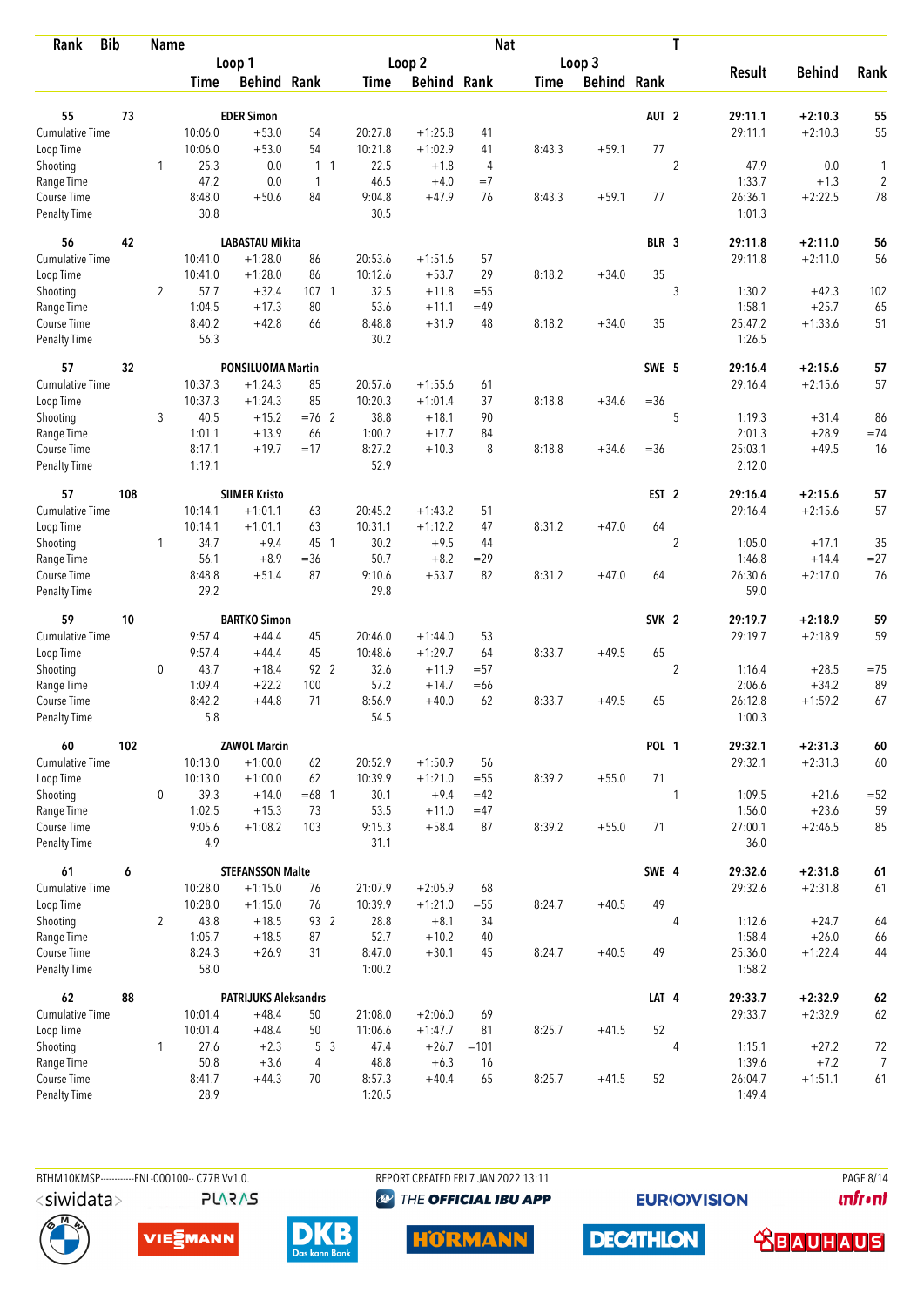| <b>Bib</b><br>Rank                 |    | <b>Name</b>    |                |                           |                 |                  |                    | <b>Nat</b> |             |                    |                  | T              |                   |               |        |
|------------------------------------|----|----------------|----------------|---------------------------|-----------------|------------------|--------------------|------------|-------------|--------------------|------------------|----------------|-------------------|---------------|--------|
|                                    |    |                |                | Loop 1                    |                 |                  | Loop 2             |            |             | Loop 3             |                  |                |                   |               |        |
|                                    |    |                | Time           | <b>Behind Rank</b>        |                 | Time             | <b>Behind Rank</b> |            | <b>Time</b> | <b>Behind Rank</b> |                  |                | <b>Result</b>     | <b>Behind</b> | Rank   |
| 63                                 | 61 |                |                | <b>RUNNALLS Adam</b>      |                 |                  |                    |            |             |                    | CAN 4            |                | 29:33.9           | $+2:33.1$     | 63     |
| <b>Cumulative Time</b>             |    |                | 9:32.9         | $+19.9$                   | 8               | 21:07.5          | $+2:05.5$          | 66         |             |                    |                  |                | 29:33.9           | $+2:33.1$     | 63     |
| Loop Time                          |    |                | 9:32.9         | $+19.9$                   | 8               | 11:34.6          | $+2:15.7$          | 97         | 8:26.4      | $+42.2$            | 56               |                |                   |               |        |
| Shooting                           |    | $\mathbf 0$    | 27.2           | $+1.9$                    | 44              | 31.9             | $+11.2$            | $= 52$     |             |                    |                  | $\overline{4}$ | 59.1              | $+11.2$       | $=12$  |
| Range Time                         |    |                | 48.8           | $+1.6$                    | 3               | 53.9             | $+11.4$            | 52         |             |                    |                  |                | 1:42.7            | $+10.3$       | 11     |
| Course Time                        |    |                | 8:38.4         | $+41.0$                   | $=61$           | 8:52.8           | $+35.9$            | 56         | 8:26.4      | $+42.2$            | 56               |                | 25:57.6           | $+1:44.0$     | 58     |
| <b>Penalty Time</b>                |    |                | 5.7            |                           |                 | 1:47.9           |                    |            |             |                    |                  |                | 1:53.6            |               |        |
| 64                                 | 33 |                |                | <b>DOVZAN Miha</b>        |                 |                  |                    |            |             |                    | SLO 2            |                | 29:37.3           | $+2:36.5$     | 64     |
| Cumulative Time                    |    |                | 9:51.2         | $+38.2$                   | 31              | 20:56.2          | $+1:54.2$          | 60         |             |                    |                  |                | 29:37.3           | $+2:36.5$     | 64     |
| Loop Time                          |    |                | 9:51.2         | $+38.2$                   | 31              | 11:05.0          | $+1:46.1$          | 78         | 8:41.1      | $+56.9$            | 73               |                |                   |               |        |
| Shooting                           |    | 0              | 45.3           | $+20.0$                   | 96 2            | 45.4             | $+24.7$            | 99         |             |                    |                  | $\overline{2}$ | 1:30.7            | $+42.8$       | 103    |
| Range Time                         |    |                | 1:07.6         | $+20.4$                   | 97              | 1:08.5           | $+26.0$            | 102        |             |                    |                  |                | 2:16.1            | $+43.7$       | 103    |
| Course Time                        |    |                | 8:37.5         | $+40.1$                   | 59              | 8:59.1           | $+42.2$            | 68         | 8:41.1      | $+56.9$            | 73               |                | 26:17.7           | $+2:04.1$     | 68     |
| Penalty Time                       |    |                | 6.1            |                           |                 | 57.4             |                    |            |             |                    |                  |                | 1:03.5            |               |        |
| 65                                 | 65 |                |                | <b>ERMITS Kalev</b>       |                 |                  |                    |            |             |                    | EST 4            |                | 29:42.3           | $+2:41.5$     | 65     |
| <b>Cumulative Time</b>             |    |                | 10:02.0        | $+49.0$                   | 51              | 21:07.2          | $+2:05.2$          | 65         |             |                    |                  |                | 29:42.3           | $+2:41.5$     | 65     |
| Loop Time                          |    |                | 10:02.0        | $+49.0$                   | 51              | 11:05.2          | $+1:46.3$          | 79         | 8:35.1      | $+50.9$            | 67               |                |                   |               |        |
| Shooting                           |    | $\mathbf{1}$   | 31.1           | $+5.8$                    | 19 <sup>3</sup> | 29.4             | $+8.7$             | 37         |             |                    |                  | $\overline{4}$ | 1:00.5            | $+12.6$       | 19     |
| Range Time                         |    |                | 52.5           | $+5.3$                    | 13              | 51.0             | $+8.5$             | 33         |             |                    |                  |                | 1:43.5            | $+11.1$       | 14     |
| Course Time                        |    |                | 8:41.3         | $+43.9$                   | 67              | 8:50.1           | $+33.2$            | 53         | 8:35.1      | $+50.9$            | 67               |                | 26:06.5           | $+1:52.9$     | 63     |
| <b>Penalty Time</b>                |    |                | 28.2           |                           |                 | 1:24.1           |                    |            |             |                    |                  |                | 1:52.3            |               |        |
| 66                                 | 4  |                |                | <b>PRYMA Artem</b>        |                 |                  |                    |            |             |                    | UKR <sub>4</sub> |                | 29:42.8           | $+2:42.0$     | 66     |
| Cumulative Time                    |    |                | 10:21.6        | $+1:08.6$                 | 70              | 21:11.7          | $+2:09.7$          | 72         |             |                    |                  |                | 29:42.8           | $+2:42.0$     | 66     |
| Loop Time                          |    |                | 10:21.6        | $+1:08.6$                 | 70              | 10:50.1          | $+1:31.2$          | 68         | 8:31.1      | $+46.9$            | 63               |                |                   |               |        |
| Shooting                           |    | $\overline{2}$ | 35.3           | $+10.0$                   | $= 51$ 2        | 32.5             | $+11.8$            | $= 55$     |             |                    |                  | 4              | 1:07.9            | $+20.0$       | 43     |
| Range Time                         |    |                | 57.0           | $+9.8$                    | 40              | 56.5             | $+14.0$            | 63         |             |                    |                  |                | 1:53.5            | $+21.1$       | 45     |
| Course Time<br><b>Penalty Time</b> |    |                | 8:29.6<br>55.0 | $+32.2$                   | 43              | 8:56.1<br>57.5   | $+39.2$            | 58         | 8:31.1      | $+46.9$            | 63               |                | 25:56.8<br>1:52.5 | $+1:43.2$     | 56     |
|                                    |    |                |                |                           |                 |                  |                    |            |             |                    |                  |                |                   |               |        |
| 67                                 | 71 |                |                | <b>GUNKA Jan</b>          |                 |                  |                    |            |             |                    | POL 3            |                | 29:43.5           | $+2:42.7$     | $67\,$ |
| <b>Cumulative Time</b>             |    |                | 9:48.8         | $+35.8$                   | 27              | 20:58.5          | $+1:56.5$          | 62         |             |                    |                  |                | 29:43.5           | $+2:42.7$     | 67     |
| Loop Time                          |    |                | 9:48.8         | $+35.8$                   | 27              | 11:09.7          | $+1:50.8$          | 84         | 8:45.0      | $+1:00.8$          | 81               |                |                   |               |        |
| Shooting                           |    | 0              | 32.2           | $+6.9$                    | $= 24$ 3        | 28.7             | $+8.0$             | $=32$      |             |                    |                  | 3              | 1:00.9            | $+13.0$       | 20     |
| Range Time                         |    |                | 55.0           | $+7.8$                    | 28              | 50.4             | $+7.9$             | 26         |             |                    |                  |                | 1:45.4            | $+13.0$       | $=19$  |
| Course Time<br><b>Penalty Time</b> |    |                | 8:48.7<br>5.1  | $+51.3$                   | 86              | 8:56.2<br>1:23.1 | $+39.3$            | $= 59$     | 8:45.0      | $+1:00.8$          | 81               |                | 26:29.9<br>1:28.2 | $+2:16.3$     | 75     |
| 68                                 | 76 |                |                | <b>DYUSSENOV Asset</b>    |                 |                  |                    |            |             |                    | KAZ 3            |                | 29:51.3           | $+2:50.5$     | 68     |
| Cumulative Time                    |    |                | 9:59.1         | $+46.1$                   | 48              | 21:02.9          | $+2:00.9$          | 63         |             |                    |                  |                | 29:51.3           | $+2:50.5$     | 68     |
| Loop Time                          |    |                | 9:59.1         | $+46.1$                   | 48              | 11:03.8          | $+1:44.9$          | 77         | 8:48.4      | $+1:04.2$          | 85               |                |                   |               |        |
| Shooting                           |    | $\mathbf{1}$   | 40.4           | $+15.1$                   | $=74$ 2         | 41.8             | $+21.1$            | 94         |             |                    |                  | 3              | 1:22.2            | $+34.3$       | 94     |
| Range Time                         |    |                | 1:01.9         | $+14.7$                   | 70              | 1:06.6           | $+24.1$            | 98         |             |                    |                  |                | 2:08.5            | $+36.1$       | 93     |
| Course Time                        |    |                | 8:27.9         | $+30.5$                   | $=39$           | 9:03.3           | $+46.4$            | $=73$      | 8:48.4      | $+1:04.2$          | 85               |                | 26:19.6           | $+2:06.0$     | 70     |
| Penalty Time                       |    |                | 29.3           |                           |                 | 53.9             |                    |            |             |                    |                  |                | 1:23.2            |               |        |
| 69                                 | 94 |                |                | <b>MISE Edgars</b>        |                 |                  |                    |            |             |                    | LAT <sub>1</sub> |                | 29:52.3           | $+2:51.5$     | 69     |
| <b>Cumulative Time</b>             |    |                | 10:42.9        | $+1:29.9$                 | 87              | 21:10.3          | $+2:08.3$          | 71         |             |                    |                  |                | 29:52.3           | $+2:51.5$     | 69     |
| Loop Time                          |    |                | 10:42.9        | $+1:29.9$                 | 87              | 10:27.4          | $+1:08.5$          | 44         | 8:42.0      | $+57.8$            | 75               |                |                   |               |        |
| Shooting                           |    | $\mathbf{1}$   | 40.4           | $+15.1$                   | $=74$ 0         | 29.9             | $+9.2$             | 41         |             |                    |                  | 1              | 1:10.3            | $+22.4$       | $=56$  |
| Range Time                         |    |                | 1:04.7         | $+17.5$                   | 82              | 52.8             | $+10.3$            | $=41$      |             |                    |                  |                | 1:57.5            | $+25.1$       | 62     |
| Course Time                        |    |                | 9:04.7         | $+1:07.3$                 | 102             | 9:28.7           | $+1:11.8$          | 101        | 8:42.0      | $+57.8$            | 75               |                | 27:15.4           | $+3:01.8$     | 94     |
| Penalty Time                       |    |                | 33.5           |                           |                 | 5.9              |                    |            |             |                    |                  |                | 39.4              |               |        |
| 70                                 | 82 |                |                | <b>GERDZHIKOV Dimitar</b> |                 |                  |                    |            |             |                    | BUL 2            |                | 29:52.7           | $+2:51.9$     | 70     |
| Cumulative Time                    |    |                | 10:34.9        | $+1:21.9$                 | 82              | 21:08.5          | $+2:06.5$          | 70         |             |                    |                  |                | 29:52.7           | $+2:51.9$     | 70     |
| Loop Time                          |    |                | 10:34.9        | $+1:21.9$                 | 82              | 10:33.6          | $+1:14.7$          | 49         | 8:44.2      | $+1:00.0$          | 80               |                |                   |               |        |
| Shooting                           |    | $\mathbf{1}$   | 38.9           | $+13.6$                   | $=65$ 1         | 31.2             | $+10.5$            | 47         |             |                    |                  | $\overline{2}$ | 1:10.2            | $+22.3$       | 55     |
| Range Time                         |    |                | 1:00.2         | $+13.0$                   | 58              | 52.8             | $+10.3$            | $=41$      |             |                    |                  |                | 1:53.0            | $+20.6$       | 44     |
| Course Time                        |    |                | 9:03.6         | $+1:06.2$                 | 101             | 9:10.7           | $+53.8$            | 83         | 8:44.2      | $+1:00.0$          | 80               |                | 26:58.5           | $+2:44.9$     | 84     |
| <b>Penalty Time</b>                |    |                | 31.1           |                           |                 | 30.1             |                    |            |             |                    |                  |                | 1:01.2            |               |        |

BTHM10KMSP-----------FNL-000100-- C77B Vv1.0. REPORT CREATED FRI 7 JAN 2022 13:11 PAGE 9/14 **@** THE OFFICIAL IBU APP

**EURIOVISION** 

*<u><u>Infront</u>*</u>





**PLARAS** 





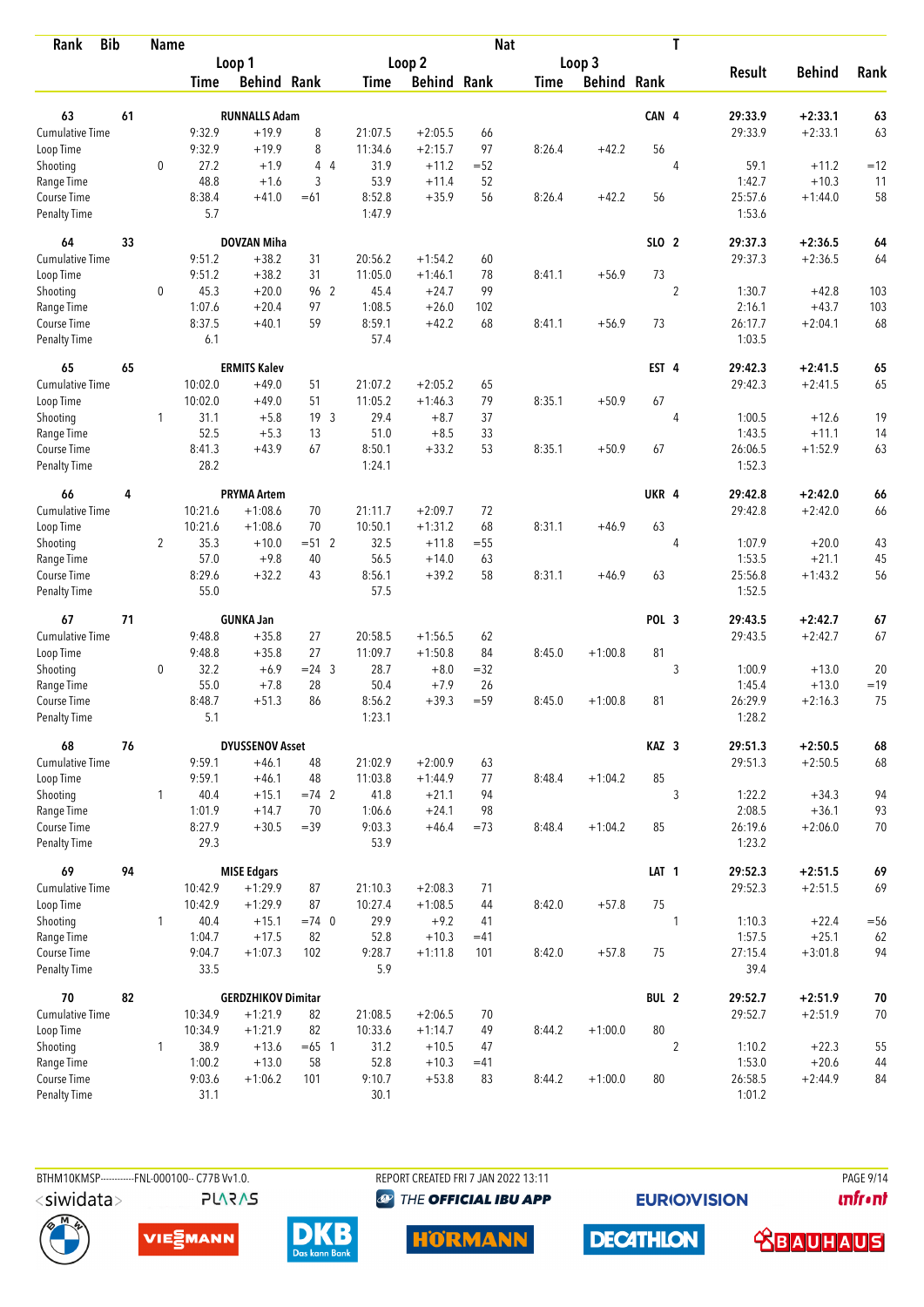| <b>Bib</b><br>Rank                 |     | <b>Name</b>    |                  |                               |                |                  |                    | <b>Nat</b>   |             |                    |                  | T              |                    |                        |          |
|------------------------------------|-----|----------------|------------------|-------------------------------|----------------|------------------|--------------------|--------------|-------------|--------------------|------------------|----------------|--------------------|------------------------|----------|
|                                    |     |                |                  | Loop 1                        |                |                  | Loop 2             |              |             | Loop 3             |                  |                |                    |                        |          |
|                                    |     |                | Time             | <b>Behind Rank</b>            |                | Time             | <b>Behind Rank</b> |              | <b>Time</b> | <b>Behind Rank</b> |                  |                | <b>Result</b>      | <b>Behind</b>          | Rank     |
| 71                                 | 78  |                |                  | <b>FEMLING Peppe</b>          |                |                  |                    |              |             |                    | SWE 4            |                | 29:54.9            | $+2:54.1$              | 71       |
| <b>Cumulative Time</b>             |     |                | 9:55.4           | $+42.4$                       | 43             | 21:11.9          | $+2:09.9$          | 73           |             |                    |                  |                | 29:54.9            | $+2:54.1$              | 71       |
| Loop Time                          |     |                | 9:55.4           | $+42.4$                       | 43             | 11:16.5          | $+1:57.6$          | 88           | 8:43.0      | $+58.8$            | 76               |                |                    |                        |          |
| Shooting                           |     | 1              | 33.6             | $+8.3$                        | $=35$ 3        | 26.1             | $+5.4$             | $=13$        |             |                    |                  | $\overline{4}$ | 59.8               | $+11.9$                | 18       |
| Range Time                         |     |                | 55.4             | $+8.2$                        | 30             | 50.2             | $+7.7$             | 23           |             |                    |                  |                | 1:45.6             | $+13.2$                | 21       |
| Course Time                        |     |                | 8:30.7           | $+33.3$                       | 49             | 8:57.6           | $+40.7$            | 66           | 8:43.0      | $+58.8$            | 76               |                | 26:11.3            | $+1:57.7$              | 65       |
| <b>Penalty Time</b>                |     |                | 29.3             |                               |                | 1:28.7           |                    |              |             |                    |                  |                | 1:58.0             |                        |          |
| 72                                 | 22  |                |                  | <b>MUKHIN Alexandr</b>        |                |                  |                    |              |             |                    | KAZ <sub>3</sub> |                | 29:58.6            | $+2:57.8$              | 72       |
| Cumulative Time                    |     |                | 9:39.5           | $+26.5$                       | 14             | 21:07.7          | $+2:05.7$          | 67           |             |                    |                  |                | 29:58.6            | $+2:57.8$              | 72       |
| Loop Time                          |     |                | 9:39.5           | $+26.5$                       | 14             | 11:28.2          | $+2:09.3$          | 93           | 8:50.9      | $+1:06.7$          | 86               |                |                    |                        |          |
| Shooting                           |     | 0              | 32.8             | $+7.5$                        | 293            | 35.8             | $+15.1$            | 75           |             |                    |                  | 3              | 1:08.6             | $+20.7$                | 48       |
| Range Time                         |     |                | 57.6             | $+10.4$                       | $=43$          | 59.7             | $+17.2$            | $= 80$       |             |                    |                  |                | 1:57.3             | $+24.9$                | 61       |
| Course Time                        |     |                | 8:36.0           | $+38.6$                       | 56             | 9:04.6           | $+47.7$            | 75           | 8:50.9      | $+1:06.7$          | 86               |                | 26:31.5            | $+2:17.9$              | 77       |
| Penalty Time                       |     |                | 5.9              |                               |                | 1:23.9           |                    |              |             |                    |                  |                | 1:29.8             |                        |          |
| 73                                 | 101 |                |                  | <b>BOCHARNIKOV Sergey</b>     |                |                  |                    |              |             |                    | BLR 5            |                | 30:01.5            | $+3:00.7$              | 73       |
| <b>Cumulative Time</b>             |     |                | 10:32.7          | $+1:19.7$                     | 80             | 21:40.0          | $+2:38.0$          | 84           |             |                    |                  |                | 30:01.5            | $+3:00.7$              | 73       |
| Loop Time                          |     |                | 10:32.7          | $+1:19.7$                     | 80             | 11:07.3          | $+1:48.4$          | 83           | 8:21.5      | $+37.3$            | 44               |                |                    |                        |          |
| Shooting                           |     | $\overline{2}$ | 36.7             | $+11.4$                       | $= 54$ 3       | 31.4             | $+10.7$            | $=48$        |             |                    |                  | 5              | 1:08.1             | $+20.2$                | 46       |
| Range Time                         |     |                | 59.7             | $+12.5$<br>$+35.1$            | $= 54$<br>53   | 54.9             | $+12.4$            | $= 57$<br>32 |             | $+37.3$            |                  |                | 1:54.6             | $+22.2$<br>$+1:21.9$   | 49       |
| Course Time<br><b>Penalty Time</b> |     |                | 8:32.5<br>1:00.5 |                               |                | 8:41.5<br>1:30.9 | $+24.6$            |              | 8:21.5      |                    | 44               |                | 25:35.5<br>2:31.4  |                        | 43       |
| 74                                 | 66  |                |                  | <b>PERROT Eric</b>            |                |                  |                    |              |             |                    | FRA 4            |                | 30:03.1            | $+3:02.3$              | 74       |
| <b>Cumulative Time</b>             |     |                | 11:11.1          | $+1:58.1$                     | 98             | 21:32.6          | $+2:30.6$          | 78           |             |                    |                  |                | 30:03.1            | $+3:02.3$              | 74       |
| Loop Time                          |     |                | 11:11.1          | $+1:58.1$                     | 98             | 10:21.5          | $+1:02.6$          | 40           | 8:30.5      | $+46.3$            | 62               |                |                    |                        |          |
| Shooting                           |     | 3              | 53.9             | $+28.6$                       | 105 1          | 37.0             | $+16.3$            | 83           |             |                    |                  | 4              | 1:31.0             | $+43.1$                | 104      |
| Range Time                         |     |                | 1:17.0           | $+29.8$                       | 106            | 1:01.1           | $+18.6$            | 87           |             |                    |                  |                | 2:18.1             | $+45.7$                | 104      |
| Course Time                        |     |                | 8:18.5           | $+21.1$                       | 22             | 8:48.5           | $+31.6$            | 47           | 8:30.5      | $+46.3$            | 62               |                | 25:37.5            | $+1:23.9$              | 46       |
| <b>Penalty Time</b>                |     |                | 1:35.6           |                               |                | 31.9             |                    |              |             |                    |                  |                | 2:07.5             |                        |          |
| 75                                 | 26  |                |                  | <b>BURNOTTE Jules</b>         |                |                  |                    |              |             |                    | CAN 5            |                | 30:03.9            | $+3:03.1$              | 75       |
| <b>Cumulative Time</b>             |     |                | 11:08.1          | $+1:55.1$                     | 97             | 21:38.1          | $+2:36.1$          | 80           |             |                    |                  |                | 30:03.9            | $+3:03.1$              | 75       |
| Loop Time                          |     |                | 11:08.1          | $+1:55.1$                     | 97             | 10:30.0          | $+1:11.1$          | 46           | 8:25.8      | $+41.6$            | 53               |                |                    |                        |          |
| Shooting                           |     | 3              | 34.4             | $+9.1$                        | 43 2           | 28.0             | $+7.3$             | 27           |             |                    |                  | 5              | 1:02.5             | $+14.6$                | $= 27$   |
| Range Time                         |     |                | 55.7             | $+8.5$                        | 31             | 50.3             | $+7.8$             | $= 24$       |             |                    |                  |                | 1:46.0             | $+13.6$                | 24       |
| Course Time                        |     |                | 8:27.8           | $+30.4$                       | 38             | 8:43.2           | $+26.3$            | 34           | 8:25.8      | $+41.6$            | 53               |                | 25:36.8            | $+1:23.2$              | 45       |
| Penalty Time                       |     |                | 1:44.6           |                               |                | 56.5             |                    |              |             |                    |                  |                | 2:41.1             |                        |          |
| 76                                 | 105 |                |                  | <b>LESIUK Taras</b>           |                |                  |                    |              |             |                    | UKR 5            |                | 30:05.6            | $+3:04.8$              | 76       |
| Cumulative Time                    |     |                | 10:27.7          | $+1:14.7$                     | 75             | 21:31.3          | $+2:29.3$          | 77           |             |                    |                  |                | 30:05.6            | $+3:04.8$              | 76       |
| Loop Time                          |     | $\overline{2}$ | 10:27.7<br>37.8  | $+1:14.7$<br>$+12.5$          | 75             | 11:03.6          | $+1:44.7$          | 76           | 8:34.3      | $+50.1$            | 66               | 5              |                    |                        |          |
| Shooting<br>Range Time             |     |                | 59.2             | $+12.0$                       | $= 59.3$<br>52 | 34.4<br>54.5     | $+13.7$<br>$+12.0$ | 66<br>56     |             |                    |                  |                | 1:12.2<br>1:53.7   | $+24.3$<br>$+21.3$     | 62<br>46 |
| Course Time                        |     |                | 8:35.0           | $+37.6$                       | 55             | 8:49.2           | $+32.3$            | 51           | 8:34.3      | $+50.1$            | 66               |                | 25:58.5            | $+1:44.9$              | 59       |
| Penalty Time                       |     |                | 53.5             |                               |                | 1:19.9           |                    |              |             |                    |                  |                | 2:13.4             |                        |          |
| 77                                 | 55  |                |                  | <b>GUZIK Grzegorz</b>         |                |                  |                    |              |             |                    | POL 4            |                | 30:05.9            | $+3:05.1$              | $77$     |
| <b>Cumulative Time</b>             |     |                | 11:01.6          | $+1:48.6$                     | 96             | 21:22.2          | $+2:20.2$          | 76           |             |                    |                  |                | 30:05.9            | $+3:05.1$              | 77       |
| Loop Time                          |     |                | 11:01.6          | $+1:48.6$                     | 96             | 10:20.6          | $+1:01.7$          | 38           | 8:43.7      | $+59.5$            | 78               |                |                    |                        |          |
| Shooting                           |     | 3              | 33.3             | $+8.0$                        | 34 1           | 28.5             | $+7.8$             | $=29$        |             |                    |                  | 4              | 1:01.9             | $+14.0$                | 24       |
| Range Time                         |     |                | 56.8             | $+9.6$                        | 39             | 52.8             | $+10.3$            | $=41$        |             |                    |                  |                | 1:49.6             | $+17.2$                | $= 34$   |
| Course Time<br>Penalty Time        |     |                | 8:43.1<br>1:21.7 | $+45.7$                       | 73             | 8:57.0<br>30.8   | $+40.1$            | 63           | 8:43.7      | $+59.5$            | 78               |                | 26:23.8<br>1:52.5  | $+2:10.2$              | 72       |
| 78                                 | 79  |                |                  |                               |                |                  |                    |              |             |                    |                  |                |                    |                        |          |
| Cumulative Time                    |     |                | 10:24.5          | <b>TRSAN Rok</b><br>$+1:11.5$ | 73             | 21:03.6          | $+2:01.6$          | 64           |             |                    | SLO 1            |                | 30:06.1<br>30:06.1 | $+3:05.3$<br>$+3:05.3$ | 78<br>78 |
| Loop Time                          |     |                | 10:24.5          | $+1:11.5$                     | 73             | 10:39.1          | $+1:20.2$          | 54           | 9:02.5      | $+1:18.3$          | 94               |                |                    |                        |          |
| Shooting                           |     | 0              | 54.7             | $+29.4$                       | 106 1          | 26.4             | $+5.7$             | 16           |             |                    |                  | 1              | 1:21.2             | $+33.3$                | 90       |
| Range Time                         |     |                | 1:18.0           | $+30.8$                       | 107            | 48.4             | $+5.9$             | 14           |             |                    |                  |                | 2:06.4             | $+34.0$                | 87       |
| Course Time                        |     |                | 9:00.8           | $+1:03.4$                     | 98             | 9:19.8           | $+1:02.9$          | 90           | 9:02.5      | $+1:18.3$          | 94               |                | 27:23.1            | $+3:09.5$              | 97       |
| <b>Penalty Time</b>                |     |                | 5.7              |                               |                | 30.9             |                    |              |             |                    |                  |                | 36.6               |                        |          |

BTHM10KMSP------------FNL-000100-- C77B Vv1.0. **PLARAS**  REPORT CREATED FRI 7 JAN 2022 13:11 **@** THE OFFICIAL IBU APP

**EURIOVISION** 

PAGE 10/14 **unfront** 







**HORMANN** 



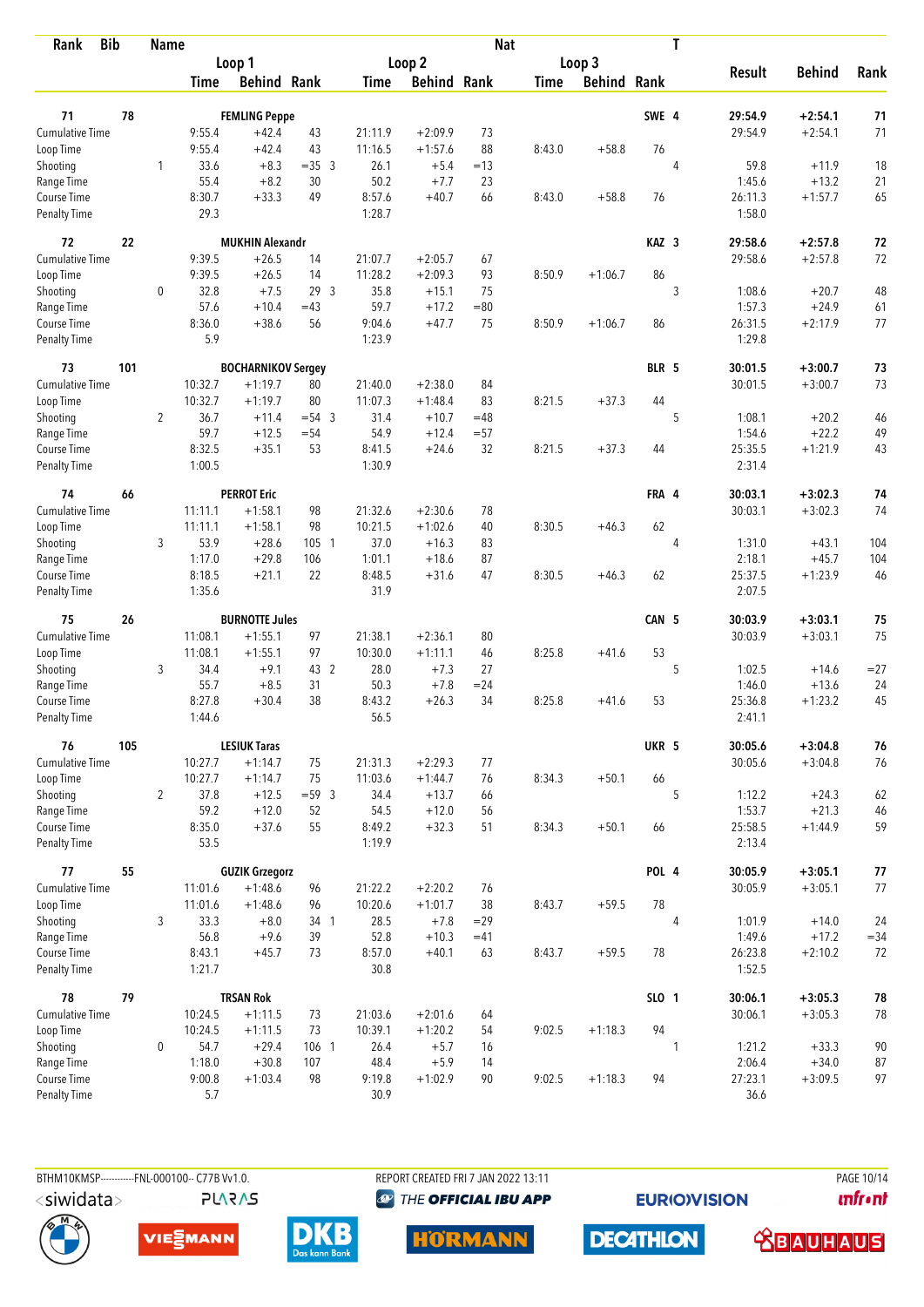| <b>Bib</b><br>Rank          |     | <b>Name</b>    |                |                            |                 |                  |                    | <b>Nat</b> |             |                    |                  | T              |                   |               |        |
|-----------------------------|-----|----------------|----------------|----------------------------|-----------------|------------------|--------------------|------------|-------------|--------------------|------------------|----------------|-------------------|---------------|--------|
|                             |     |                |                | Loop 1                     |                 |                  | Loop 2             |            |             | Loop 3             |                  |                |                   |               |        |
|                             |     |                | Time           | <b>Behind Rank</b>         |                 | Time             | <b>Behind Rank</b> |            | <b>Time</b> | <b>Behind Rank</b> |                  |                | <b>Result</b>     | <b>Behind</b> | Rank   |
| 79                          | 96  |                |                | <b>KIERS Trevor</b>        |                 |                  |                    |            |             |                    | CAN 5            |                | 30:17.9           | $+3:17.1$     | 79     |
| <b>Cumulative Time</b>      |     |                | 10:55.4        | $+1:42.4$                  | 93              | 21:39.9          | $+2:37.9$          | $= 82$     |             |                    |                  |                | 30:17.9           | $+3:17.1$     | 79     |
| Loop Time                   |     |                | 10:55.4        | $+1:42.4$                  | 93              | 10:44.5          | $+1:25.6$          | 59         | 8:38.0      | $+53.8$            | 70               |                |                   |               |        |
| Shooting                    |     | 3              | 29.0           | $+3.7$                     | 8 2             | 24.6             | $+3.9$             | 11         |             |                    |                  | 5              | 53.7              | $+5.8$        | 5      |
| Range Time                  |     |                | 52.6           | $+5.4$                     | 14              | 46.5             | $+4.0$             | $=7$       |             |                    |                  |                | 1:39.1            | $+6.7$        | 5      |
| Course Time                 |     |                | 8:39.4         | $+42.0$                    | 64              | 9:01.9           | $+45.0$            | 72         | 8:38.0      | $+53.8$            | 70               |                | 26:19.3           | $+2:05.7$     | 69     |
| <b>Penalty Time</b>         |     |                | 1:23.4         |                            |                 | 56.1             |                    |            |             |                    |                  |                | 2:19.5            |               |        |
| 80                          | 77  |                |                | <b>KAUKENAS Tomas</b>      |                 |                  |                    |            |             |                    | LTU <sub>3</sub> |                | 30:23.4           | $+3:22.6$     | 80     |
| Cumulative Time             |     |                | 11:22.3        | $+2:09.3$                  | 104             | 21:39.6          | $+2:37.6$          | 81         |             |                    |                  |                | 30:23.4           | $+3:22.6$     | 80     |
| Loop Time                   |     |                | 11:22.3        | $+2:09.3$                  | 104             | 10:17.3          | $+58.4$            | 36         | 8:43.8      | $+59.6$            | 79               |                |                   |               |        |
| Shooting                    |     | 3              | 36.7           | $+11.4$                    | $= 54$ 0        | 25.0             | $+4.3$             | 12         |             |                    |                  | 3              | 1:01.7            | $+13.8$       | $= 22$ |
| Range Time                  |     |                | 1:00.6         | $+13.4$                    | $=61$           | 48.2             | $+5.7$             | 13         |             |                    |                  |                | 1:48.8            | $+16.4$       | $= 32$ |
| Course Time                 |     |                | 8:58.4         | $+1:01.0$                  | 94              | 9:23.8           | $+1:06.9$          | 95         | 8:43.8      | $+59.6$            | 79               |                | 27:06.0           | $+2:52.4$     | 89     |
| <b>Penalty Time</b>         |     |                | 1:23.3         |                            |                 | 5.3              |                    |            |             |                    |                  |                | 1:28.6            |               |        |
| 81                          | 109 |                |                | <b>TODEV Blagoy</b>        |                 |                  |                    |            |             |                    | BUL 4            |                | 30:24.2           | $+3:23.4$     | 81     |
| Cumulative Time             |     |                | 10:09.5        | $+56.5$                    | 60              | 21:43.8          | $+2:41.8$          | 85         |             |                    |                  |                | 30:24.2           | $+3:23.4$     | 81     |
| Loop Time                   |     |                | 10:09.5        | $+56.5$                    | 60              | 11:34.3          | $+2:15.4$          | 96         | 8:40.4      | $+56.2$            | 72               |                |                   |               |        |
| Shooting                    |     | $\mathbf{1}$   | 29.6           | $+4.3$                     | $= 10 \quad 3$  | 36.3             | $+15.6$            | $= 77$     |             |                    |                  | $\overline{4}$ | 1:05.9            | $+18.0$       | 39     |
| Range Time                  |     |                | 52.1           | $+4.9$                     | 11              | 57.9             | $+15.4$            | 69         |             |                    |                  |                | 1:50.0            | $+17.6$       | 38     |
| Course Time<br>Penalty Time |     |                | 8:48.2<br>29.2 | $+50.8$                    | 85              | 9:07.9<br>1:28.5 | $+51.0$            | 78         | 8:40.4      | $+56.2$            | 72               |                | 26:36.5<br>1:57.7 | $+2:22.9$     | 79     |
| 82                          | 81  |                |                | <b>ENKHBAT Enkhsaikhan</b> |                 |                  |                    |            |             |                    | MGL 2            |                | 30:24.3           | $+3:23.5$     | 82     |
| <b>Cumulative Time</b>      |     |                | 10:27.1        | $+1:14.1$                  | 74              | 21:15.2          | $+2:13.2$          | 75         |             |                    |                  |                | 30:24.3           | $+3:23.5$     | 82     |
| Loop Time                   |     |                | 10:27.1        | $+1:14.1$                  | 74              | 10:48.1          | $+1:29.2$          | 63         | 9:09.1      | $+1:24.9$          | 100              |                |                   |               |        |
| Shooting                    |     | $\mathbf{1}$   | 32.4           | $+7.1$                     | $= 26$ 1        | 26.9             | $+6.2$             | 17         |             |                    |                  | $\overline{2}$ | 59.3              | $+11.4$       | $=15$  |
| Range Time                  |     |                | 55.8           | $+8.6$                     | $=32$           | 48.9             | $+6.4$             | 17         |             |                    |                  |                | 1:44.7            | $+12.3$       | $=17$  |
| Course Time                 |     |                | 9:00.1         | $+1:02.7$                  | 96              | 9:27.5           | $+1:10.6$          | 100        | 9:09.1      | $+1:24.9$          | 100              |                | 27:36.7           | $+3:23.1$     | 100    |
| <b>Penalty Time</b>         |     |                | 31.2           |                            |                 | 31.7             |                    |            |             |                    |                  |                | 1:02.9            |               |        |
| 83                          | 64  |                |                | <b>HORNIG Vitezslav</b>    |                 |                  |                    |            |             |                    | CZE 1            |                | 30:26.0           | $+3:25.2$     | 83     |
| Cumulative Time             |     |                | 10:23.2        | $+1:10.2$                  | 71              | 21:12.3          | $+2:10.3$          | 74         |             |                    |                  |                | 30:26.0           | $+3:25.2$     | 83     |
| Loop Time                   |     |                | 10:23.2        | $+1:10.2$                  | 71              | 10:49.1          | $+1:30.2$          | 65         | 9:13.7      | $+1:29.5$          | 103              |                |                   |               |        |
| Shooting                    |     | $\mathbf{1}$   | 42.1           | $+16.8$                    | 84 0            | 34.2             | $+13.5$            | 65         |             |                    |                  | 1              | 1:16.4            | $+28.5$       | $=75$  |
| Range Time                  |     |                | 1:05.8         | $+18.6$                    | $= 88$          | 59.1             | $+16.6$            | 74         |             |                    |                  |                | 2:04.9            | $+32.5$       | 83     |
| Course Time                 |     |                | 8:44.4         | $+47.0$                    | 78              | 9:43.9           | $+1:27.0$          | 105        | 9:13.7      | $+1:29.5$          | 103              |                | 27:42.0           | $+3:28.4$     | 102    |
| <b>Penalty Time</b>         |     |                | 33.0           |                            |                 | 6.1              |                    |            |             |                    |                  |                | 39.1              |               |        |
| 84                          | 45  |                |                | <b>MAKAROV Maksim</b>      |                 |                  |                    |            |             |                    | MDA 3            |                | 30:27.6           | $+3:26.8$     | 84     |
| <b>Cumulative Time</b>      |     |                | 10:52.9        | $+1:39.9$                  | 92              | 21:39.9          | $+2:37.9$          | $= 82$     |             |                    |                  |                | 30:27.6           | $+3:26.8$     | 84     |
| Loop Time                   |     |                | 10:52.9        | $+1:39.9$                  | 92              | 10:47.0          | $+1:28.1$          | $=61$      | 8:47.7      | $+1:03.5$          | 84               |                |                   |               |        |
| Shooting                    |     | $\overline{2}$ | 31.2           | $+5.9$                     | 20 <sub>1</sub> | 27.8             | $+7.1$             | $= 23$     |             |                    |                  | 3              | 59.1              | $+11.2$       | $=12$  |
| Range Time                  |     |                | 54.2           | $+7.0$                     | 22              | 50.5             | $+8.0$             | $= 27$     |             |                    |                  |                | 1:44.7            | $+12.3$       | $=17$  |
| Course Time<br>Penalty Time |     |                | 8:59.9<br>58.8 | $+1:02.5$                  | 95              | 9:24.3<br>32.2   | $+1:07.4$          | 96         | 8:47.7      | $+1:03.5$          | 84               |                | 27:11.9<br>1:31.0 | $+2:58.3$     | 92     |
| 85                          | 17  |                |                | <b>SINAPOV Anton</b>       |                 |                  |                    |            |             |                    | BUL 4            |                | 30:33.5           | $+3:32.7$     | 85     |
| Cumulative Time             |     |                | 11:16.3        | $+2:03.3$                  | 100             | 22:03.3          | $+3:01.3$          | 93         |             |                    |                  |                | 30:33.5           | $+3:32.7$     | 85     |
| Loop Time                   |     |                | 11:16.3        | $+2:03.3$                  | 100             | 10:47.0          | $+1:28.1$          | $=61$      | 8:30.2      | $+46.0$            | 61               |                |                   |               |        |
| Shooting                    |     | 3              | 42.2           | $+16.9$                    | $= 85$ 1        | 39.8             | $+19.1$            | 92         |             |                    |                  | 4              | 1:22.1            | $+34.2$       | 93     |
| Range Time                  |     |                | 1:07.3         | $+20.1$                    | 94              | 1:04.7           | $+22.2$            | 94         |             |                    |                  |                | 2:12.0            | $+39.6$       | 98     |
| Course Time                 |     |                | 8:39.1         | $+41.7$                    | 63              | 9:10.4           | $+53.5$            | $= 80$     | 8:30.2      | $+46.0$            | 61               |                | 26:19.7           | $+2:06.1$     | 71     |
| Penalty Time                |     |                | 1:29.9         |                            |                 | 31.9             |                    |            |             |                    |                  |                | 2:01.8            |               |        |
| 86                          | 16  |                |                | <b>GUIGONNAT Antonin</b>   |                 |                  |                    |            |             |                    | FRA 6            |                | 30:38.5           | $+3:37.7$     | 86     |
| Cumulative Time             |     |                | 10:50.5        | $+1:37.5$                  | 91              | 22:02.6          | $+3:00.6$          | 92         |             |                    |                  |                | 30:38.5           | $+3:37.7$     | 86     |
| Loop Time                   |     |                | 10:50.5        | $+1:37.5$                  | 91              | 11:12.1          | $+1:53.2$          | 86         | 8:35.9      | $+51.7$            | 68               |                |                   |               |        |
| Shooting                    |     | 3              | 39.8           | $+14.5$                    | $= 71.3$        | 29.7             | $+9.0$             | 38         |             |                    |                  | 6              | 1:09.5            | $+21.6$       | $= 52$ |
| Range Time                  |     |                | 1:01.7         | $+14.5$                    | 69              | 53.7             | $+11.2$            | 51         |             |                    |                  |                | 1:55.4            | $+23.0$       | $=55$  |
| Course Time                 |     |                | 8:27.9         | $+30.5$                    | $=39$           | 8:53.1           | $+36.2$            | 57         | 8:35.9      | $+51.7$            | 68               |                | 25:56.9           | $+1:43.3$     | 57     |
| <b>Penalty Time</b>         |     |                | 1:20.9         |                            |                 | 1:25.3           |                    |            |             |                    |                  |                | 2:46.2            |               |        |

**PLARAS** 

BTHM10KMSP-----------FNL-000100-- C77B Vv1.0. REPORT CREATED FRI 7 JAN 2022 13:11 PAGE 11/14

**@** THE OFFICIAL IBU APP

**EURIOVISION** 

**unfront** 







**DECATHLON HORMANN** 

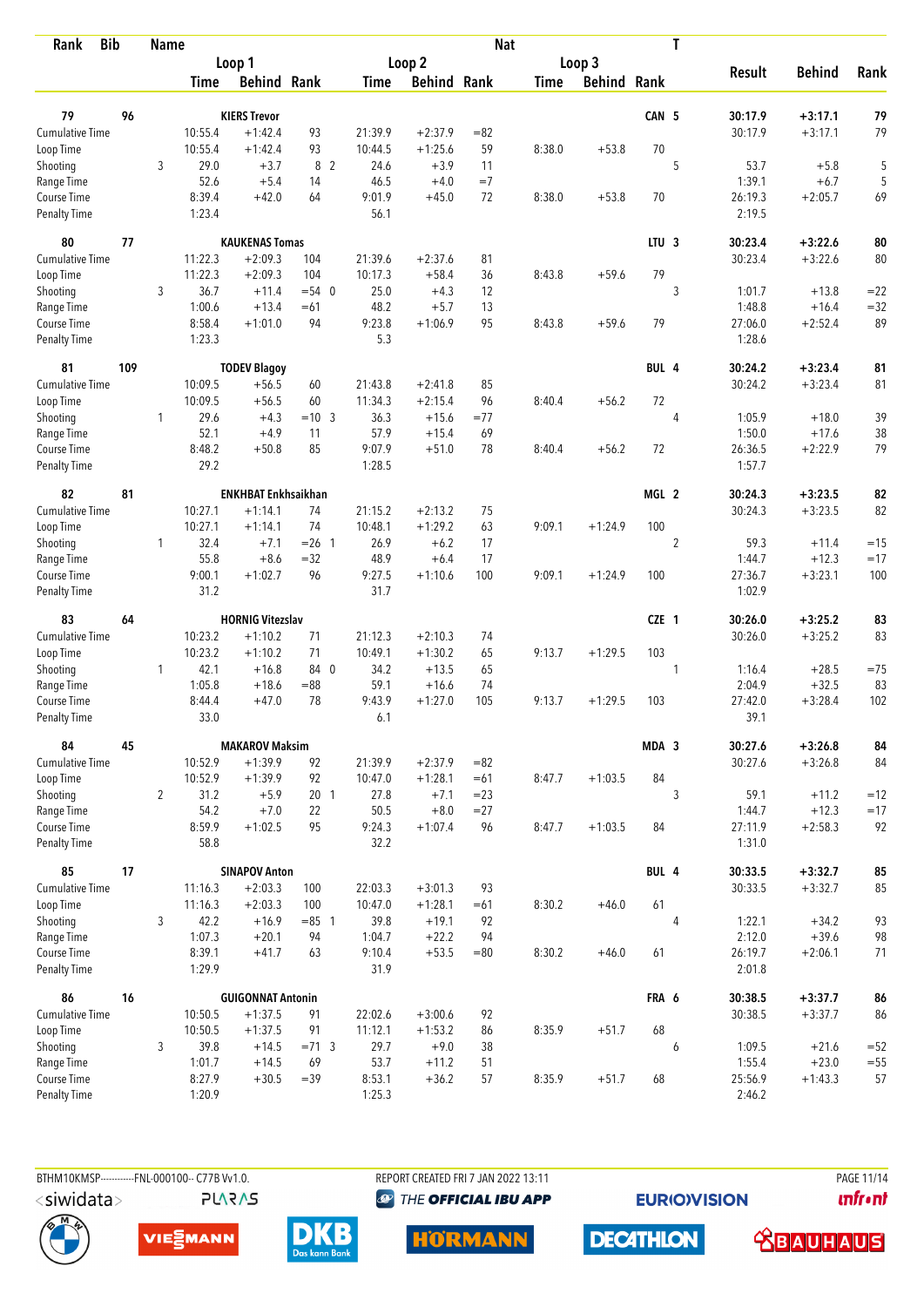| <b>Bib</b><br>Rank          |     | <b>Name</b>    |                |                                     |          |                  |                    | <b>Nat</b> |             |                    |                  | T              |                    |                        |          |
|-----------------------------|-----|----------------|----------------|-------------------------------------|----------|------------------|--------------------|------------|-------------|--------------------|------------------|----------------|--------------------|------------------------|----------|
|                             |     |                |                | Loop 1                              |          |                  | Loop 2             |            |             | Loop 3             |                  |                |                    |                        |          |
|                             |     |                | Time           | <b>Behind Rank</b>                  |          | Time             | <b>Behind Rank</b> |            | <b>Time</b> | <b>Behind Rank</b> |                  |                | <b>Result</b>      | <b>Behind</b>          | Rank     |
| 87                          | 104 |                |                | <b>ZHANG Chunyu</b>                 |          |                  |                    |            |             |                    | CHN 4            |                | 30:41.3            | $+3:40.5$              | 87       |
| <b>Cumulative Time</b>      |     |                | 10:31.9        | $+1:18.9$                           | 79       | 22:19.9          | $+3:17.9$          | 98         |             |                    |                  |                | 30:41.3            | $+3:40.5$              | 87       |
| Loop Time                   |     |                | 10:31.9        | $+1:18.9$                           | 79       | 11:48.0          | $+2:29.1$          | 101        | 8:21.4      | $+37.2$            | $=42$            |                |                    |                        |          |
| Shooting                    |     | 1              | 42.2           | $+16.9$                             | $= 85$ 3 | 55.4             | $+34.7$            | 106        |             |                    |                  | $\overline{4}$ | 1:37.6             | $+49.7$                | 106      |
| Range Time                  |     |                | 1:05.0         | $+17.8$                             | 83       | 1:17.8           | $+35.3$            | 106        |             |                    |                  |                | 2:22.8             | $+50.4$                | 106      |
| Course Time                 |     |                | 8:56.9         | $+59.5$                             | 92       | 9:09.0           | $+52.1$            | 79         | 8:21.4      | $+37.2$            | $=42$            |                | 26:27.3            | $+2:13.7$              | 74       |
| <b>Penalty Time</b>         |     |                | 30.0           |                                     |          | 1:21.2           |                    |            |             |                    |                  |                | 1:51.2             |                        |          |
| 88                          | 24  |                |                | <b>JAKOB Patrick</b>                |          |                  |                    |            |             |                    | AUT <sub>2</sub> |                | 30:47.0            | $+3:46.2$              | 88       |
| Cumulative Time             |     |                | 9:52.8         | $+39.8$                             | 35       | 21:34.4          | $+2:32.4$          | 79         |             |                    |                  |                | 30:47.0            | $+3:46.2$              | 88       |
| Loop Time                   |     |                | 9:52.8         | $+39.8$                             | 35       | 11:41.6          | $+2:22.7$          | 99         | 9:12.6      | $+1:28.4$          | 101              |                |                    |                        |          |
| Shooting                    |     | 0              | 39.3           | $+14.0$                             | $=68$ 2  | 33.6             | $+12.9$            | 64         |             |                    |                  | $\overline{2}$ | 1:13.0             | $+25.1$                | 65       |
| Range Time                  |     |                | 1:03.9         | $+16.7$                             | 79       | 59.8             | $+17.3$            | $= 82$     |             |                    |                  |                | 2:03.7             | $+31.3$                | 81       |
| Course Time                 |     |                | 8:42.7         | $+45.3$                             | 72       | 9:40.6           | $+1:23.7$          | 103        | 9:12.6      | $+1:28.4$          | 101              |                | 27:35.9            | $+3:22.3$              | 99       |
| <b>Penalty Time</b>         |     |                | 6.2            |                                     |          | 1:01.2           |                    |            |             |                    |                  |                | 1:07.4             |                        |          |
| 89                          | 103 |                |                | <b>KOMATZ David</b>                 |          |                  |                    |            |             |                    | AUT 4            |                | 30:50.1            | $+3:49.3$              | 89       |
| Cumulative Time             |     |                | 10:35.2        | $+1:22.2$                           | 83       | 21:45.3          | $+2:43.3$          | 86         |             |                    |                  |                | 30:50.1            | $+3:49.3$              | 89       |
| Loop Time                   |     |                | 10:35.2        | $+1:22.2$                           | 83       | 11:10.1          | $+1:51.2$          | 85         | 9:04.8      | $+1:20.6$          | 96               |                |                    |                        |          |
| Shooting                    |     | $\overline{2}$ | 32.5           | $+7.2$                              | 28 2     | 36.7             | $+16.0$            | $= 80$     |             |                    |                  | $\overline{4}$ | 1:09.3             | $+21.4$                | 51       |
| Range Time                  |     |                | 56.1           | $+8.9$                              | $= 36$   | 58.7             | $+16.2$            | 73         |             |                    |                  |                | 1:54.8             | $+22.4$                | 50       |
| Course Time<br>Penalty Time |     |                | 8:44.5<br>54.6 | $+47.1$                             | $=79$    | 9:13.9<br>57.5   | $+57.0$            | 86         | 9:04.8      | $+1:20.6$          | 96               |                | 27:03.2<br>1:52.1  | $+2:49.6$              | 86       |
| 90                          | 92  |                |                | <b>BRANDT Oskar</b>                 |          |                  |                    |            |             |                    | SWE 5            |                | 30:51.6            | $+3:50.8$              | 90       |
| <b>Cumulative Time</b>      |     |                | 10:20.7        | $+1:07.7$                           | 68       | 21:52.2          | $+2:50.2$          | 89         |             |                    |                  |                | 30:51.6            | $+3:50.8$              | 90       |
| Loop Time                   |     |                | 10:20.7        | $+1:07.7$                           | 68       | 11:31.5          | $+2:12.6$          | 95         | 8:59.4      | $+1:15.2$          | 91               |                |                    |                        |          |
| Shooting                    |     | 2              | 41.2           | $+15.9$                             | 80 3     | 36.4             | $+15.7$            | 79         |             |                    |                  | 5              | 1:17.6             | $+29.7$                | 80       |
| Range Time                  |     |                | 1:03.6         | $+16.4$                             | $= 77$   | 59.6             | $+17.1$            | 79         |             |                    |                  |                | 2:03.2             | $+30.8$                | 80       |
| Course Time                 |     |                | 8:21.1         | $+23.7$                             | $=26$    | 9:06.5           | $+49.6$            | 77         | 8:59.4      | $+1:15.2$          | 91               |                | 26:27.0            | $+2:13.4$              | 73       |
| <b>Penalty Time</b>         |     |                | 56.0           |                                     |          | 1:25.4           |                    |            |             |                    |                  |                | 2:21.4             |                        |          |
| 91                          | 72  |                |                | <b>FLORE Raul</b>                   |          |                  |                    |            |             |                    | <b>ROU 2</b>     |                | 30:53.3            | $+3:52.5$              | 91       |
| Cumulative Time             |     |                | 10:44.1        | $+1:31.1$                           | 88       | 21:49.4          | $+2:47.4$          | 88         |             |                    |                  |                | 30:53.3            | $+3:52.5$              | 91       |
| Loop Time                   |     |                | 10:44.1        | $+1:31.1$                           | 88       | 11:05.3          | $+1:46.4$          | 80         | 9:03.9      | $+1:19.7$          | 95               |                |                    |                        |          |
| Shooting                    |     | $\mathbf{1}$   | 37.6           | $+12.3$                             | 58 1     | 46.7             | $+26.0$            | 100        |             |                    |                  | $\overline{2}$ | 1:24.3             | $+36.4$                | 96       |
| Range Time                  |     |                | 1:00.1         | $+12.9$                             | 57       | 1:10.3           | $+27.8$            | 103        |             |                    |                  |                | 2:10.4             | $+38.0$                | $= 96$   |
| Course Time                 |     |                | 9:12.4         | $+1:15.0$                           | 106      | 9:22.4           | $+1:05.5$          | 92         | 9:03.9      | $+1:19.7$          | 95               |                | 27:38.7            | $+3:25.1$              | 101      |
| Penalty Time                |     |                | 31.6           |                                     |          | 32.6             |                    |            |             |                    |                  |                | 1:04.2             |                        |          |
| 92<br>Cumulative Time       | 90  |                | 10:20.5        | <b>SZCZUREK Lukasz</b><br>$+1:07.5$ | 67       | 21:47.3          | $+2:45.3$          | 87         |             |                    | POL 3            |                | 30:53.8<br>30:53.8 | $+3:53.0$<br>$+3:53.0$ | 92<br>92 |
| Loop Time                   |     |                | 10:20.5        | $+1:07.5$                           | 67       | 11:26.8          | $+2:07.9$          | 92         | 9:06.5      | $+1:22.3$          | 99               |                |                    |                        |          |
| Shooting                    |     | $\mathbf{1}$   | 34.2           | $+8.9$                              | $=41$ 2  | 44.1             | $+23.4$            | 98         |             |                    |                  | 3              | 1:18.4             | $+30.5$                | 83       |
| Range Time                  |     |                | 58.2           | $+11.0$                             | 47       | 1:07.0           | $+24.5$            | 99         |             |                    |                  |                | 2:05.2             | $+32.8$                | 84       |
| Course Time                 |     |                | 8:51.0         | $+53.6$                             | 90       | 9:19.9           | $+1:03.0$          | 91         | 9:06.5      | $+1:22.3$          | 99               |                | 27:17.4            | $+3:03.8$              | 95       |
| Penalty Time                |     |                | 31.3           |                                     |          | 59.9             |                    |            |             |                    |                  |                | 1:31.2             |                        |          |
| 93                          | 93  |                |                | <b>ZEMLICKA Milan</b>               |          |                  |                    |            |             |                    | CZE 3            |                | 30:56.2            | $+3:55.4$              | 93       |
| Cumulative Time             |     |                | 10:33.0        | $+1:20.0$                           | 81       | 21:55.9          | $+2:53.9$          | 90         |             |                    |                  |                | 30:56.2            | $+3:55.4$              | 93       |
| Loop Time                   |     |                | 10:33.0        | $+1:20.0$                           | 81       | 11:22.9          | $+2:04.0$          | 91         | 9:00.3      | $+1:16.1$          | 92               |                |                    |                        |          |
| Shooting                    |     | $\mathbf{1}$   | 36.9           | $+11.6$                             | 56 2     | 32.2             | $+11.5$            | 54         |             |                    |                  | 3              | 1:09.1             | $+21.2$                | 49       |
| Range Time                  |     |                | 59.4           | $+12.2$                             | 53       | 55.6             | $+13.1$            | $=61$      |             |                    |                  |                | 1:55.0             | $+22.6$                | $= 52$   |
| Course Time<br>Penalty Time |     |                | 9:01.5<br>32.1 | $+1:04.1$                           | $= 99$   | 9:25.7<br>1:01.6 | $+1:08.8$          | $= 97$     | 9:00.3      | $+1:16.1$          | 92               |                | 27:27.5<br>1:33.7  | $+3:13.9$              | 98       |
|                             |     |                |                |                                     |          |                  |                    |            |             |                    |                  |                |                    |                        |          |
| 94<br>Cumulative Time       | 31  |                | 10:08.0        | <b>OZAKI Kosuke</b><br>$+55.0$      | 57       | 22:05.6          | $+3:03.6$          | 94         |             |                    | JPN 3            |                | 31:01.2<br>31:01.2 | $+4:00.4$<br>$+4:00.4$ | 94<br>94 |
| Loop Time                   |     |                | 10:08.0        | $+55.0$                             | 57       | 11:57.6          | $+2:38.7$          | 103        | 8:55.6      | $+1:11.4$          | 89               |                |                    |                        |          |
| Shooting                    |     | 0              | 38.9           | $+13.6$                             | $=65$ 3  | 58.1             | $+37.4$            | 107        |             |                    |                  | 3              | 1:37.0             | $+49.1$                | 105      |
| Range Time                  |     |                | 1:01.4         | $+14.2$                             | $=67$    | 1:19.9           | $+37.4$            | 107        |             |                    |                  |                | 2:21.3             | $+48.9$                | 105      |
| Course Time                 |     |                | 9:00.3         | $+1:02.9$                           | 97       | 9:13.2           | $+56.3$            | 85         | 8:55.6      | $+1:11.4$          | 89               |                | 27:09.1            | $+2:55.5$              | 91       |
| <b>Penalty Time</b>         |     |                | 6.3            |                                     |          | 1:24.5           |                    |            |             |                    |                  |                | 1:30.8             |                        |          |

**PLARAS** 

BTHM10KMSP-----------FNL-000100-- C77B Vv1.0. REPORT CREATED FRI 7 JAN 2022 13:11 PAGE 12/14 **@** THE OFFICIAL IBU APP

**HORMANN** 

**EURIOVISION** 

**unfront** 







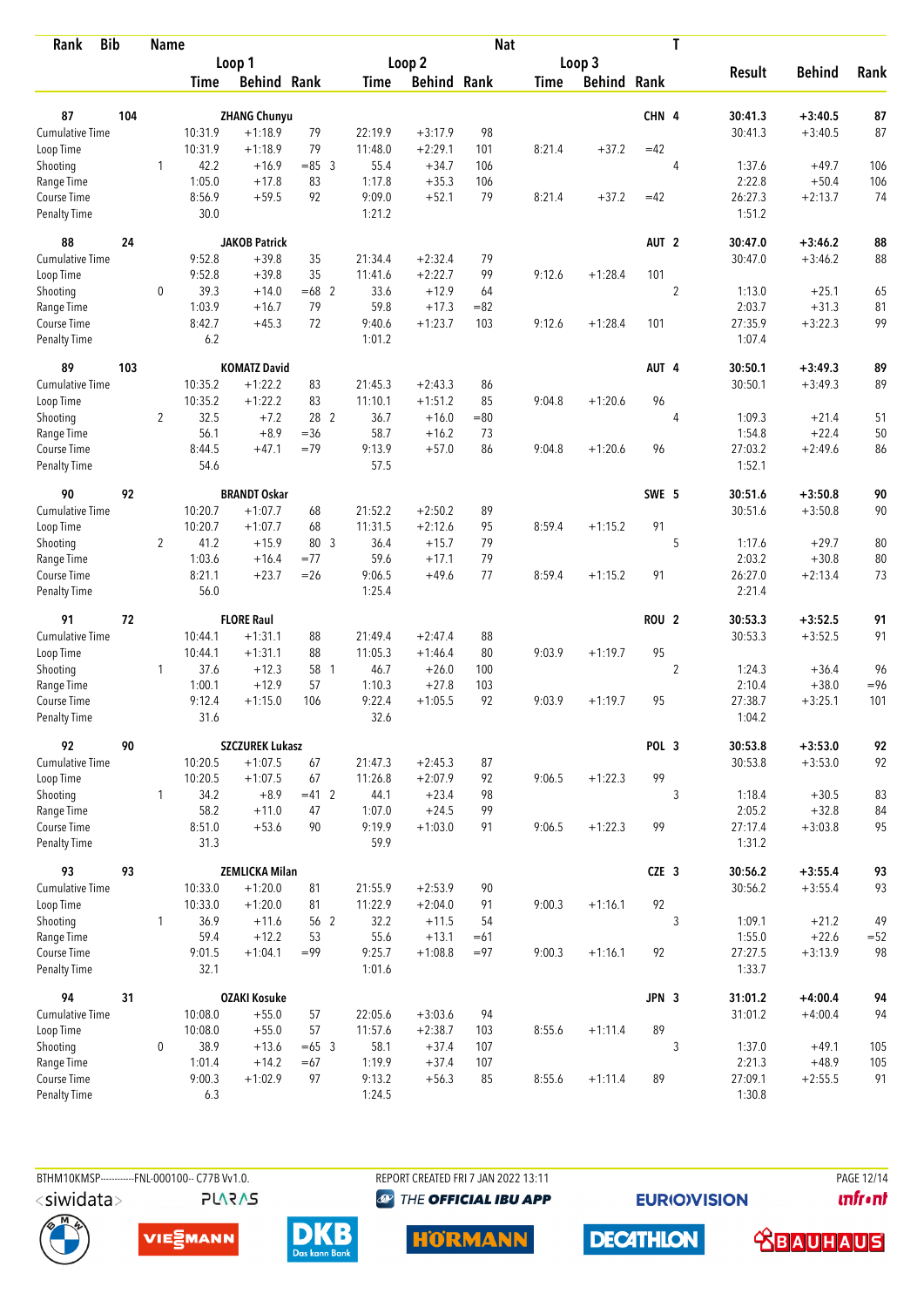| <b>Bib</b><br>Rank          |     | <b>Name</b>    |                |                            |                |                  |                    | <b>Nat</b> |             |                    |                  | T |                   |               |      |
|-----------------------------|-----|----------------|----------------|----------------------------|----------------|------------------|--------------------|------------|-------------|--------------------|------------------|---|-------------------|---------------|------|
|                             |     |                |                | Loop 1                     |                |                  | Loop 2             |            |             | Loop 3             |                  |   |                   |               |      |
|                             |     |                | Time           | <b>Behind Rank</b>         |                | Time             | <b>Behind Rank</b> |            | <b>Time</b> | <b>Behind Rank</b> |                  |   | <b>Result</b>     | <b>Behind</b> | Rank |
| 95                          | 86  |                |                | <b>LAITINEN Heikki</b>     |                |                  |                    |            |             |                    | FIN <sub>4</sub> |   | 31:01.6           | $+4:00.8$     | 95   |
| <b>Cumulative Time</b>      |     |                | 11:00.0        | $+1:47.0$                  | 95             | 21:56.7          | $+2:54.7$          | 91         |             |                    |                  |   | 31:01.6           | $+4:00.8$     | 95   |
| Loop Time                   |     |                | 11:00.0        | $+1:47.0$                  | 95             | 10:56.7          | $+1:37.8$          | 75         | 9:04.9      | $+1:20.7$          | 97               |   |                   |               |      |
| Shooting                    |     | $\overline{2}$ | 37.9           | $+12.6$                    | 61 2           | 38.3             | $+17.6$            | 87         |             |                    |                  | 4 | 1:16.3            | $+28.4$       | 74   |
| Range Time                  |     |                | 1:01.4         | $+14.2$                    | $=67$          | 59.8             | $+17.3$            | $= 82$     |             |                    |                  |   | 2:01.2            | $+28.8$       | 73   |
| Course Time                 |     |                | 9:01.5         | $+1:04.1$                  | $= 99$         | 8:58.5           | $+41.6$            | 67         | 9:04.9      | $+1:20.7$          | 97               |   | 27:04.9           | $+2:51.3$     | 88   |
| <b>Penalty Time</b>         |     |                | 57.1           |                            |                | 58.4             |                    |            |             |                    |                  |   | 1:55.5            |               |      |
| 96                          | 85  |                |                | YAN Xingyuan               |                |                  |                    |            |             |                    | CHN 5            |   | 31:04.0           | $+4:03.2$     | 96   |
| Cumulative Time             |     |                | 11:22.0        | $+2:09.0$                  | 103            | 22:18.3          | $+3:16.3$          | 96         |             |                    |                  |   | 31:04.0           | $+4:03.2$     | 96   |
| Loop Time                   |     |                | 11:22.0        | $+2:09.0$                  | 103            | 10:56.3          | $+1:37.4$          | 74         | 8:45.7      | $+1:01.5$          | 83               |   |                   |               |      |
| Shooting                    |     | 3              | 46.0           | $+20.7$                    | $=100$ 2       | 32.8             | $+12.1$            | 59         |             |                    |                  | 5 | 1:18.8            | $+30.9$       | 85   |
| Range Time                  |     |                | 1:07.8         | $+20.6$                    | 98             | 54.9             | $+12.4$            | $= 57$     |             |                    |                  |   | 2:02.7            | $+30.3$       | 77   |
| Course Time                 |     |                | 8:50.6         | $+53.2$                    | 89             | 9:03.3           | $+46.4$            | $=73$      | 8:45.7      | $+1:01.5$          | 83               |   | 26:39.6           | $+2:26.0$     | 80   |
| <b>Penalty Time</b>         |     |                | 1:23.6         |                            |                | 58.1             |                    |            |             |                    |                  |   | 2:21.7            |               |      |
| 97                          | 95  |                |                | <b>RANTA Jaakko</b>        |                |                  |                    |            |             |                    | FIN <sub>6</sub> |   | 31:11.5           | $+4:10.7$     | 97   |
| Cumulative Time             |     |                | 10:57.4        | $+1:44.4$                  | 94             | 22:19.7          | $+3:17.7$          | 97         |             |                    |                  |   | 31:11.5           | $+4:10.7$     | 97   |
| Loop Time                   |     |                | 10:57.4        | $+1:44.4$                  | 94             | 11:22.3          | $+2:03.4$          | 90         | 8:51.8      | $+1:07.6$          | 87               |   |                   |               |      |
| Shooting                    |     | 3              | 32.2           | $+6.9$                     | $= 24$ 3       | 22.7             | $+2.0$             | $=$ 5      |             |                    |                  | 6 | 54.9              | $+7.0$        | $=6$ |
| Range Time                  |     |                | 54.1           | $+6.9$                     | 21             | 45.4             | $+2.9$             | 5          |             |                    |                  |   | 1:39.5            | $+7.1$        | 6    |
| Course Time                 |     |                | 8:41.5         | $+44.1$                    | 68             | 9:10.4           | $+53.5$            | $= 80$     | 8:51.8      | $+1:07.6$          | 87               |   | 26:43.7           | $+2:30.1$     | 83   |
| <b>Penalty Time</b>         |     |                | 1:21.8         |                            |                | 1:26.5           |                    |            |             |                    |                  |   | 2:48.3            |               |      |
| 98                          | 13  |                |                | <b>USOV Mihail</b>         |                |                  |                    |            |             |                    | MDA 5            |   | 31:11.6           | $+4:10.8$     | 98   |
| Cumulative Time             |     |                | 10:47.7        | $+1:34.7$                  | 89             | 22:34.0          | $+3:32.0$          | 101        |             |                    |                  |   | 31:11.6           | $+4:10.8$     | 98   |
| Loop Time                   |     |                | 10:47.7        | $+1:34.7$                  | 89             | 11:46.3          | $+2:27.4$          | 100        | 8:37.6      | $+53.4$            | 69               |   |                   |               |      |
| Shooting                    |     | $\overline{2}$ | 37.5           | $+12.2$                    | 57 3           | 40.6             | $+19.9$            | 93         |             |                    |                  | 5 | 1:18.2            | $+30.3$       | 82   |
| Range Time                  |     |                | 1:02.1         | $+14.9$                    | 72             | 1:04.8           | $+22.3$            | $= 95$     |             |                    |                  |   | 2:06.9            | $+34.5$       | 91   |
| Course Time                 |     |                | 8:49.5         | $+52.1$                    | 88             | 9:15.8           | $+58.9$            | 88         | 8:37.6      | $+53.4$            | 69               |   | 26:42.9           | $+2:29.3$     | 82   |
| <b>Penalty Time</b>         |     |                | 56.1           |                            |                | 1:25.7           |                    |            |             |                    |                  |   | 2:21.8            |               |      |
| 99                          | 99  |                |                | <b>WIESTNER Serafin</b>    |                |                  |                    |            |             |                    | SUI 5            |   | 31:27.0           | $+4:26.2$     | 99   |
| Cumulative Time             |     |                | 11:15.3        | $+2:02.3$                  | 99             | 22:31.0          | $+3:29.0$          | 100        |             |                    |                  |   | 31:27.0           | $+4:26.2$     | 99   |
| Loop Time                   |     |                | 11:15.3        | $+2:02.3$                  | 99             | 11:15.7          | $+1:56.8$          | 87         | 8:56.0      | $+1:11.8$          | 90               |   |                   |               |      |
| Shooting                    |     | 3              | 28.6           | $+3.3$                     | 7 <sup>2</sup> | 28.5             | $+7.8$             | $=29$      |             |                    |                  | 5 | 57.1              | $+9.2$        | 9    |
| Range Time                  |     |                | 51.3           | $+4.1$                     | 5              | 50.3             | $+7.8$             | $= 24$     |             |                    |                  |   | 1:41.6            | $+9.2$        | 9    |
| Course Time                 |     |                | 8:57.5         | $+1:00.1$                  | 93             | 9:25.7           | $+1:08.8$          | $= 97$     | 8:56.0      | $+1:11.8$          | 90               |   | 27:19.2           | $+3:05.6$     | 96   |
| <b>Penalty Time</b>         |     |                | 1:26.5         |                            |                | 59.7             |                    |            |             |                    |                  |   | 2:26.2            |               |      |
| 100                         | 98  |                |                | <b>BANYS Linas</b>         |                |                  |                    |            |             |                    | LTU <sub>3</sub> |   | 31:30.6           | $+4:29.8$     | 100  |
| <b>Cumulative Time</b>      |     |                | 10:36.4        | $+1:23.4$                  | 84             | 22:17.6          | $+3:15.6$          | 95         |             |                    |                  |   | 31:30.6           | $+4:29.8$     | 100  |
| Loop Time                   |     |                | 10:36.4        | $+1:23.4$                  | 84             | 11:41.2          | $+2:22.3$          | 98         | 9:13.0      | $+1:28.8$          | 102              |   |                   |               |      |
| Shooting                    |     | $\mathbf{1}$   | 27.0           | $+1.7$                     | 3 <sup>2</sup> | 27.8             | $+7.1$             | $= 23$     |             |                    |                  | 3 | 54.9              | $+7.0$        | $=6$ |
| Range Time                  |     |                | 51.6           | $+4.4$                     | 9              | 51.4             | $+8.9$             | 36         |             |                    |                  |   | 1:43.0            | $+10.6$       | 12   |
| Course Time<br>Penalty Time |     |                | 9:10.8<br>34.0 | $+1:13.4$                  | 105            | 9:47.9<br>1:01.9 | $+1:31.0$          | 106        | 9:13.0      | $+1:28.8$          | 102              |   | 28:11.7<br>1:35.9 | $+3:58.1$     | 105  |
| 101                         | 51  |                |                | <b>STALDER Sebastian</b>   |                |                  |                    |            |             |                    | SUI 5            |   | 31:43.0           | $+4:42.2$     | 101  |
| <b>Cumulative Time</b>      |     |                | 10:20.4        | $+1:07.4$                  | 66             | 22:42.3          | $+3:40.3$          | 102        |             |                    |                  |   | 31:43.0           | $+4:42.2$     | 101  |
| Loop Time                   |     |                | 10:20.4        | $+1:07.4$                  | 66             | 12:21.9          | $+3:03.0$          | 107        | 9:00.7      | $+1:16.5$          | 93               |   |                   |               |      |
| Shooting                    |     | $\mathbf{1}$   | 38.7           | $+13.4$                    | 64 4           | 35.0             | $+14.3$            | $=69$      |             |                    |                  | 5 | 1:13.7            | $+25.8$       | 67   |
| Range Time                  |     |                | 1:00.4         | $+13.2$                    | 60             | 58.6             | $+16.1$            | 72         |             |                    |                  |   | 1:59.0            | $+26.6$       | 68   |
| Course Time                 |     |                | 8:44.7         | $+47.3$                    | $= 81$         | 9:23.3           | $+1:06.4$          | 94         | 9:00.7      | $+1:16.5$          | 93               |   | 27:08.7           | $+2:55.1$     | 90   |
| Penalty Time                |     |                | 35.3           |                            |                | 2:00.0           |                    |            |             |                    |                  |   | 2:35.3            |               |      |
| 102                         | 106 |                |                | <b>BUTA Florin-Catalin</b> |                |                  |                    |            |             |                    | <b>ROU 4</b>     |   | 31:48.2           | $+4:47.4$     | 102  |
| Cumulative Time             |     |                | 10:24.0        | $+1:11.0$                  | 72             | 22:27.3          | $+3:25.3$          | 99         |             |                    |                  |   | 31:48.2           | $+4:47.4$     | 102  |
| Loop Time                   |     |                | 10:24.0        | $+1:11.0$                  | 72             | 12:03.3          | $+2:44.4$          | 104        | 9:20.9      | $+1:36.7$          | 105              |   |                   |               |      |
| Shooting                    |     | 1              | 34.9           | $+9.6$                     | 47 3           | 31.9             | $+11.2$            | $=52$      |             |                    |                  | 4 | 1:06.8            | $+18.9$       | 40   |
| Range Time                  |     |                | 57.1           | $+9.9$                     | $=41$          | 54.1             | $+11.6$            | 54         |             |                    |                  |   | 1:51.2            | $+18.8$       | 42   |
| Course Time                 |     |                | 8:54.7         | $+57.3$                    | 91             | 9:39.9           | $+1:23.0$          | 102        | 9:20.9      | $+1:36.7$          | 105              |   | 27:55.5           | $+3:41.9$     | 104  |
| <b>Penalty Time</b>         |     |                | 32.2           |                            |                | 1:29.3           |                    |            |             |                    |                  |   | 2:01.5            |               |      |



BTHM10KMSP------------FNL-000100-- C77B Vv1.0.

REPORT CREATED FRI 7 JAN 2022 13:11 **@** THE OFFICIAL IBU APP

**EURIOVISION** 

PAGE 13/14 **unfront** 





**PLARAS** 



**DECATHLON HORMANN**